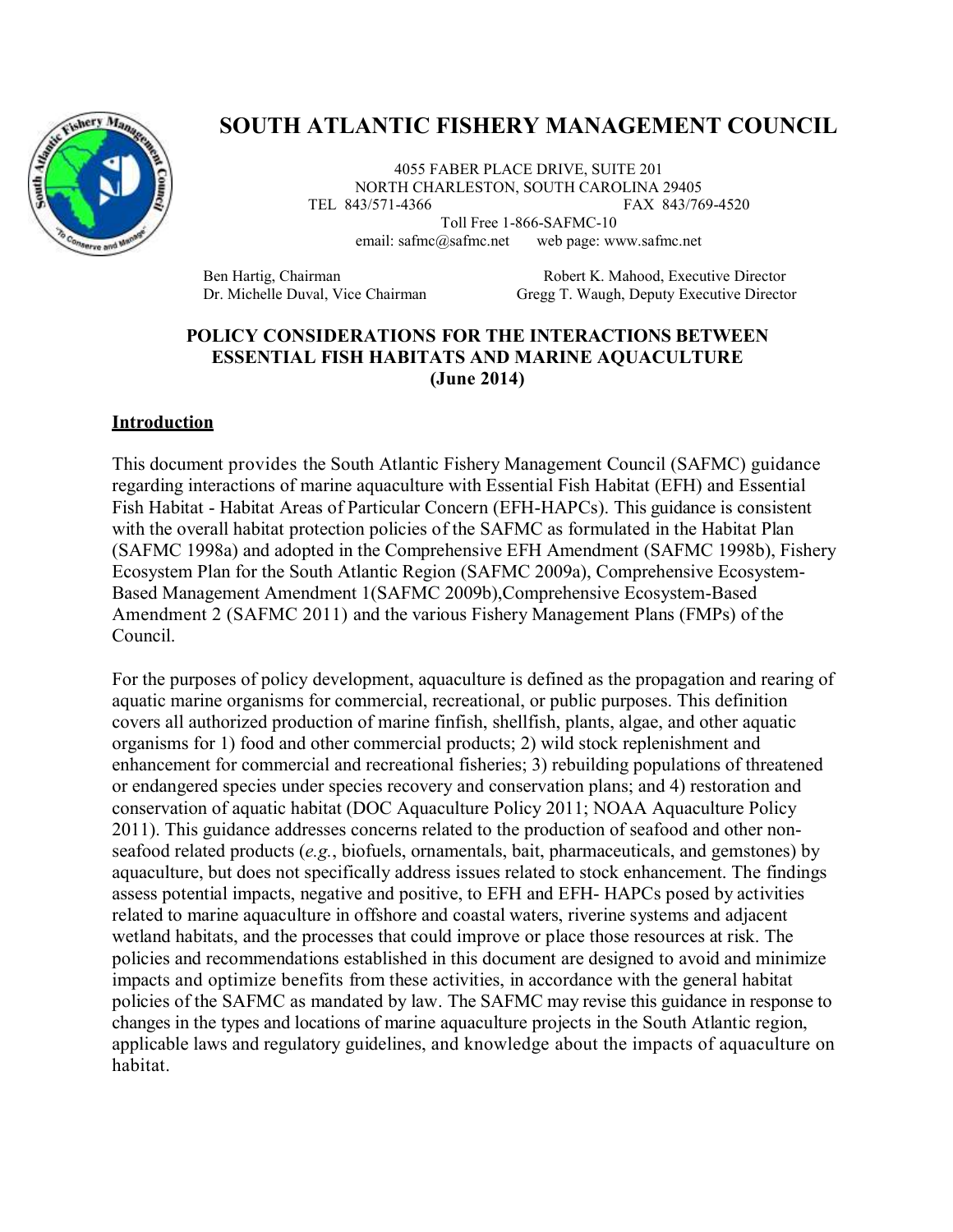The recommendations presented apply to aquaculture activities that may impact EFH and EFH-HAPCs. Aquaculture activities have the potential to interact both positively and negatively with EFH and EFH-HAPCs when conducted in onshore, nearshore, and offshore environments. Current federal and state laws, regulations and policies differ for each of these environments. Additionally, aquaculture activities in nearshore and onshore environments may fall under multiple jurisdictions.

These recommendations should be factored into the FMPs in the region, either newly developed or amended to address offshore aquaculture as "fishing" under the Magnuson-Stevens Fishery and Conservation Management Act (MSFCMA).<sup>1</sup> In those cases where aquaculture activities remain outside of the jurisdiction of federal management, EFH protection mechanisms for "non-fishing" activities should be used to protect EFH, wherever possible.<sup>2,3</sup>

Habitats and species that could be impacted by marine aquaculture activities include those managed by state-level as well as interstate (*e.g.*, ASMFC) FMPs (see Appendices A and B). Examples of affected habitats could include state-designated Critical Habitat Areas (CHAs) or Strategic Habitat Areas (SHAs) such as those established by the State Marine Fisheries Commissions via FMPs, coastal habitat protection plans, or other management provisions.

# **Overview of Marine Aquaculture and EFH Interactions**

The environmental effects of marine aquaculture can vary widely depending on the species and genetic stock selected for culture, the location and scale of the aquaculture operation, the experience level of the operators, the culture system and facility design, biosecurity procedures, and the production methods. The use of modern production technologies, proper siting protocols, standardized operating procedures, and best management practices (BMPs) can help reduce or eliminate the risk of environmental degradation from aquaculture activities. In recent years, marine aquaculture has been used to bolster EFH (*e.g.*, oyster cultch planting to rebuild oyster reefs) and in some instances, aquaculture has been used to mitigate eutrophication by sequestering nutrients in coastal waters (*e.g.*, shellfish and algae culture).

The following summary provides information on the types of environmental effects resulting from marine aquaculture activities that have been documented and includes references to various BMPs and other existing regulatory frameworks used to safeguard coastal resources. This summary is not an exhaustive literature review of scientific information on this complex topic, rather it is a synthesis of relevant information intended to provide managers with a better understanding of the environmental

 $\overline{\phantom{a}}$ <sup>1</sup> Based on a legal opinion by NOAA General Counsel, landings or possession of fish in the exclusive economic zone from commercial marine aquaculture production of species managed under FMPs constitutes "fishing" as defined in the MSFCMA [Sec. 3(16)]. Fishing includes activities and operations related to the taking, catching, or harvesting of fish.

<sup>&</sup>lt;sup>2</sup> The reference to non-fishing activities is meant to clarify SAFMC's role to comment on aquaculture activities similar to the process that the SAFMC uses for "non-fishing" activities.

<sup>&</sup>lt;sup>3</sup> While the MSFCMA currently defines aquaculture as "fishing", the Council applies the same EFH standards to both "fishing" and "non-fishing" activities.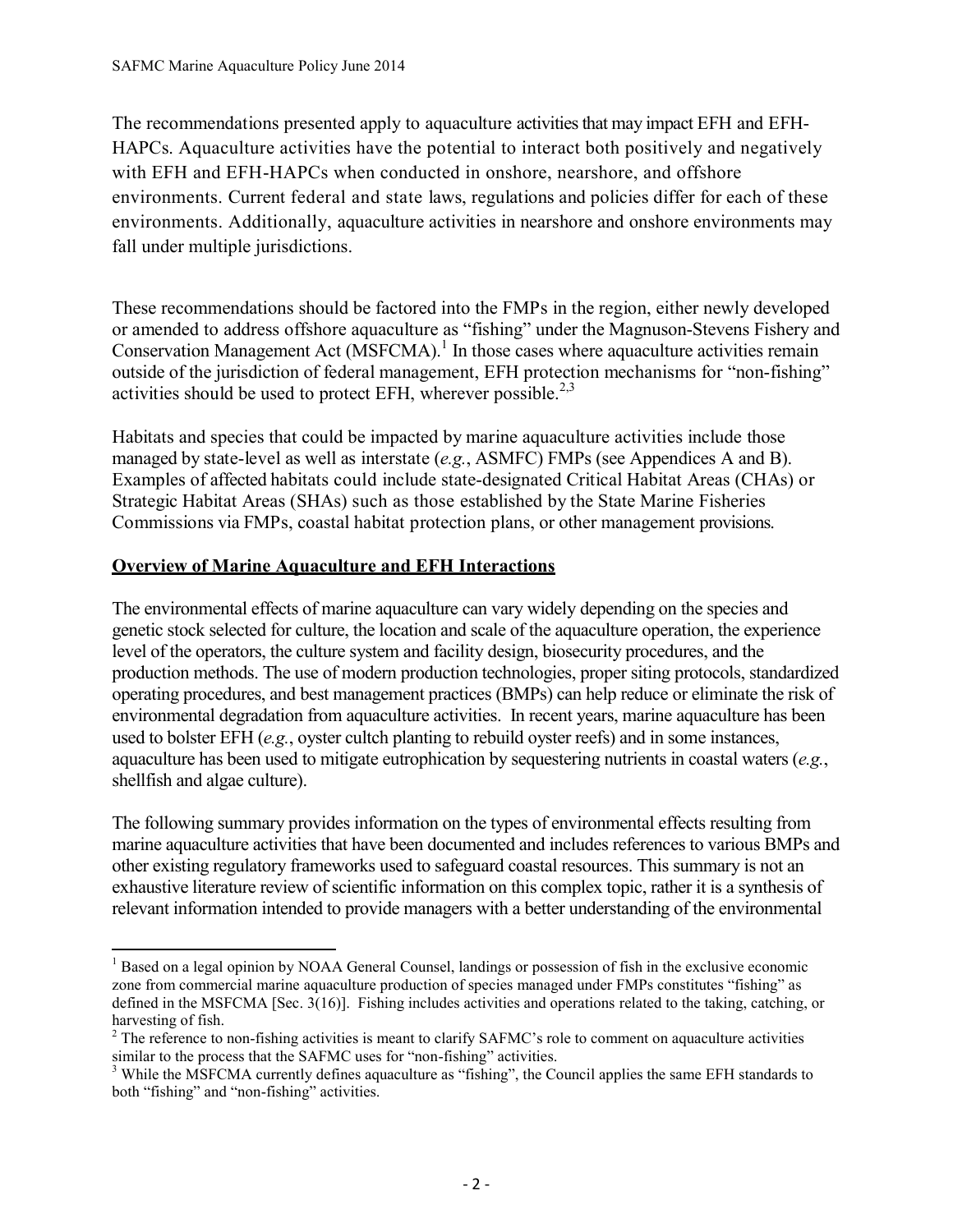impacts of marine aquaculture.

The SAFMC recognizes that there are several types of environmental risks associated with marine aquaculture both in terms of probability of occurrence and magnitude of effects. Federal, state, and local regulatory agencies should evaluate these risks as they develop and implement permitting and monitoring processes for the aquaculture industry. The SAFMC specifically recognizes the following potential interactions between marine aquaculture and EFH:

# **Escapement**

Unintentional introductions and accidental releases of cultured organisms may have wide ranging positive or negative effects on EFH. Ecological damage caused by organisms that have escaped or been displaced, in the case of shellfish or algae, from aquaculture may occur in riverine, estuarine, and marine habitats (Waples et al. 2012). The potential for adverse effects on the biological and physical properties of EFH include: (1) introduction of invasive species, (2) habitat alteration, (3) trophic alteration, (4) gene pool alteration, (5) spatial alteration, and (6) introduction of pathogens and parasites that cause disease.

Aquaculture is recognized as a pathway for both purposeful and inadvertent introduction of non-native species in aquatic ecosystems. Most introduced species do not become invasive; however, naturalization of introduced non-native species that results in invasion and competition with native fauna and flora has emerged as one of the major threats to natural biodiversity (Wilcove et al. 1998; Bax et al. 2001; D'Antonio et al. 2001; Olenin et al. 2007). Some non-native species alter the physical characteristics of coastal habitats and constitute a force of change affecting population, community, and ecosystem processes (Grosholz 2002). In the southeast United States, the culture of non-native species is primarily confined to ornamental plant and fish species grown in inland productions systems such as ponds, greenhouses, and indoor facilities. There is limited culture of non-native species for food with notable exceptions including inland production of tilapia (Ciclidae) and shrimp (*Litopenaeus vannamei*).

Even through use of native species, escapees have the potential to alter community structure, disrupt important ecosystem processes, and affect biodiversity. Environmental impacts are augmented by competition for food and space, introduction or spread of pathogens and parasites, and breeding or interbreeding with wild populations. Excessive colonization by shellfish or other sessile organisms may lead to alterations of physical habitat and preclude the growth of less abundant species with ecological significance. Similarly, escapees that colonize specific habitats and exhibit territorial behavior may compete with and displace local species to segregated habitats.

Culture of native species presents genetic risk from escapees interbreeding with individuals in the wild. The magnitude of the genetic impact on the fitness of wild stock is somewhat unclear. Genetic introgression of cultured escapees into wild populations is strongly densitydependent and appears linked to the population size and health of native populations relative to the magnitude of the escapes. To make a genetic impact, escapees must survive and reproduce successfully in the wild and contribute offspring with sufficient reproductive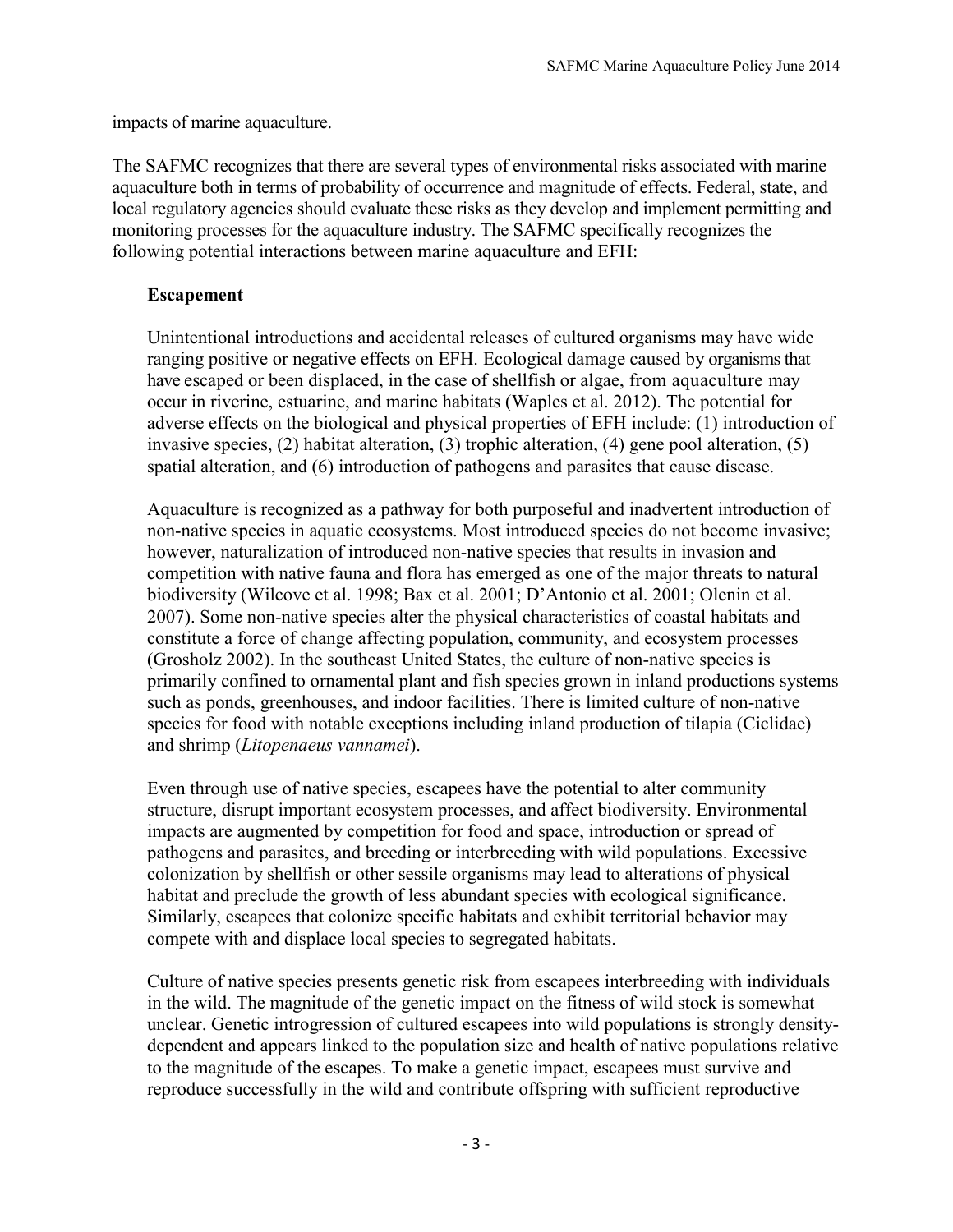fitness to contribute to the gene pool. The capability of escaped fish to do so can vary widely based on a multitude of environmental and biological factors (*e.g.*, predation, competition, disease). In general, fitness of captive-reared individuals in the wild decreases with domestication (*i.e.*, the number of generations in captivity). Some genetic risks are inversely correlated, such that reducing one risk simultaneously increases another. For example, creating an aquaculture population that is genetically divergent from the wild stock may reduce the chances that escapees can survive and reproduce. Still, under this scenario aquacultured organisms that do survive could potentially pass on maladapted genes to the wild population.

The likelihood of escapes from aquaculture operations will vary depending on the species being cultured, siting guidelines, structural engineering and operational design, management practices (including probability for human error), adequacy of biosecurity and contingency plans, frequency of extreme weather events, and direct interactions with predators such as sharks, marine mammals, and birds. While a certain level of escape may not be avoidable in all cases, risk assessments should be used to make informed regulatory decisions in an effort to account for potential impacts on EFH. Risk assessment tools are available and have been used to identify and evaluate risks of farmed escapes on wild populations (Waples et al. 2012). Many empirical models have been used to inform policy (ICF 2012; RIST 2009), and are readily available for use in permitting and project planning.

Good practices for monitoring, surveillance, and maintenance of the aquaculture operation are critical to minimizing the likelihood of escapes. An escape prevention and mitigation plan should be developed for each farm. Plans should contain a rationale for approaches taken and any recapture or mitigation activities that should be initiated when an escape occurs.

# **Disease in aquaculture**

As with all animal production systems, disease is a considerable risk for production, development, and expansion of the aquaculture industry. The industry has experienced diseases caused by both infectious (bacteria, virus, fungi, parasites) and non-infectious (nutritional, environmental, pollution, stress) agents. In addition to mortality and morbidity, disease causes reduction in market value, growth performance, reproductive capacity, and feed conversion. An accredited health professional should regularly inspect stocks and perform detailed diagnostic procedures to determine if disease is present, to identify risks, and to assess the overall health of the aquacultured species. Veterinarians with expertise in fish culture, or qualified aquatic animal health experts, can assist with development of a biosecurity plan to minimize, prevent, or control the spread of pathogens within a farm site, between aquaculture operations, or to wild populations. Culture facilities should be required to report disease and mortality incidents to the proper state and federal agencies so that authorities can assess risk to wild stocks and habitats and determine if control or other management measures should be put in place.

The spread of pathogens from cultured organisms to wild populations is a risk to fisheries, natural resources, and EFH. There are documented cases of mortality in wild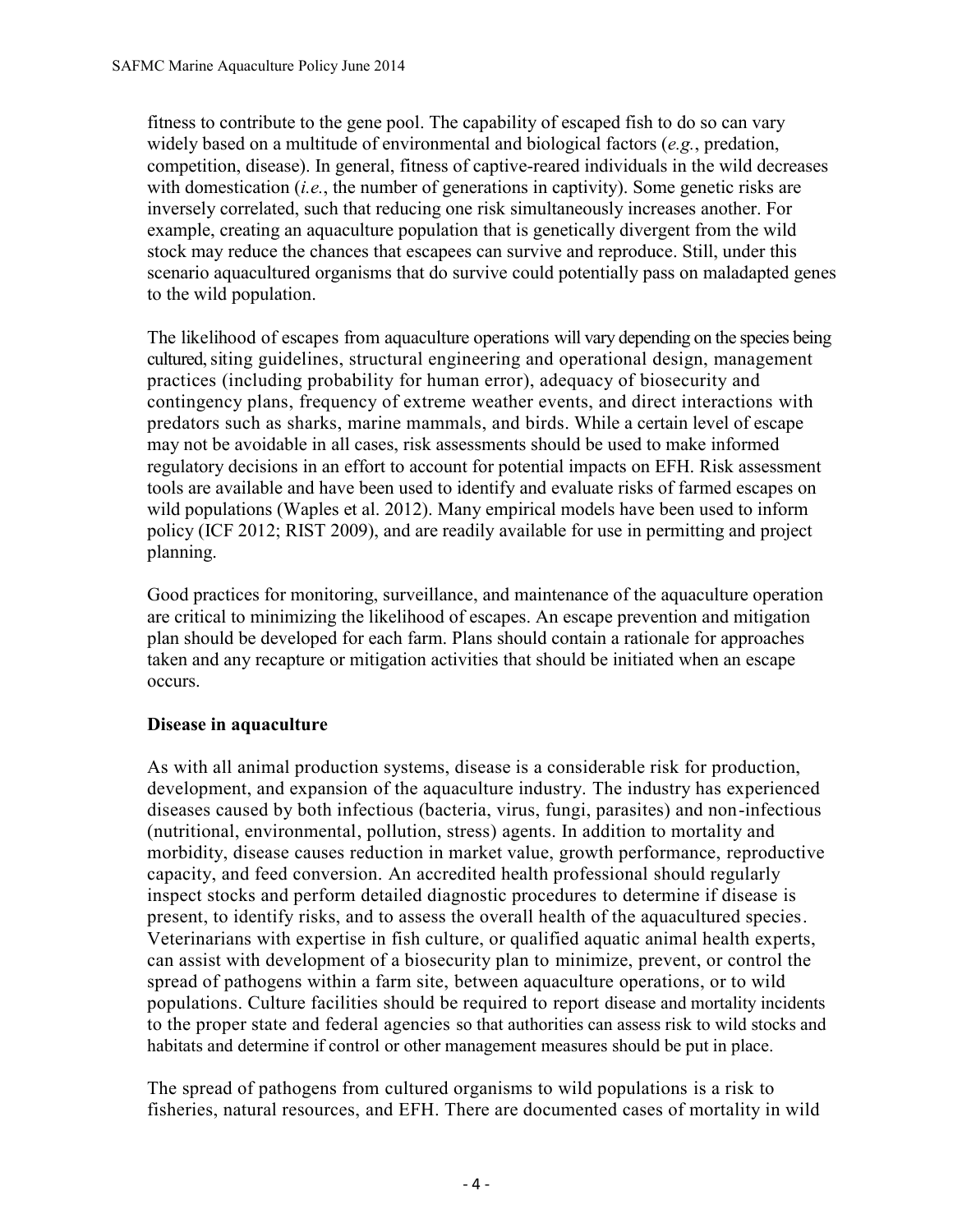populations caused by both endemic and exotic diseases transferred from aquaculture stocks (Glibert et al. 2002, NAAHP 2008). The prevalence of disease in intensive aquaculture operations is influenced by many factors, including immune status, stress level, pathogen load, environmental conditions, water quality, nutritional health, life history stage, and feeding management. The type and level of husbandry practices and disease surveillance will also influence the potential spread of pathogens to wild stocks. International trade in live fish and shellfish and aquaculture products (e.g., discard of seafood processing waste) has led to the introduction of diseases to new areas. Once a pathogen or disease is introduced and becomes established in the natural environment, there is little possibility of eradication. However, increased awareness of disease risks, health control legislation, and better diagnostic methods, which have increased the ability to detect diseases and pathogens, are helping to reduce the frequency of introduction and the spread of diseases (NAAHP 2008). Improved facility design engineering and buffer zones between aquaculture facilities and natural stocks could also reduce the risk of disease transfer.

In some cases, the expansion and diversification of the marine aquaculture industry has resulted in parasite translocations (Shumway 2011). Because of this, many countries and regions have created compacts and agreements to include pathogen screening guidelines and certification programs for movement of germplasm, embryos, larvae, juveniles, and broodstock associated with marine aquaculture operations. In the United States, import and export certifications and testing for certain types of diseases falls under the jurisdiction of the USDA Animal and Plant and Health Inspection Service (APHIS). Most states have specific protocols that must be followed when transplanting cultured species into wild environments to minimize the incidence of disease transfer. In the case of aquaculture operations in federal waters, the Gulf of Mexico Fishery Management Council specified in their Fishery Management Plan for Regulating Offshore Marine Aquaculture that prior to stocking animals in an aquaculture system in federal waters of the Gulf, the permittee must provide NOAA Fisheries a copy of a health certificate signed by an aquatic animal health expert certifying cultured animals were inspected and determined to be free of World Organization of Animal Health reportable pathogens (OIE 2003,) or additional pathogens that are identified as reportable pathogens in the National Aquatic Animal Health Plan (GMFMC 2012).

The dynamics of communicable disease in aquaculture and the level of risk to the environment vary substantially with hydrography and the presence, concentration, and proximity of wild organisms susceptible to infection by introduced pathogens or that may serve as vectors or reservoir hosts. The operational categories onshore, nearshore, and offshore are useful in discussion of this topic:

1) Closed onshore systems: These systems have the least potential for transfer of pathogens between cultured and wild organisms and generally pose low risk to the environment. However, they may internally super-concentrate parasites or pathogens with direct life cycles and as such, can be a human health concern and management challenge. Generally effluent volume is minimal but periodic draining for maintenance or pathogen control may be expected and should be considered for development of regulations and BMPs.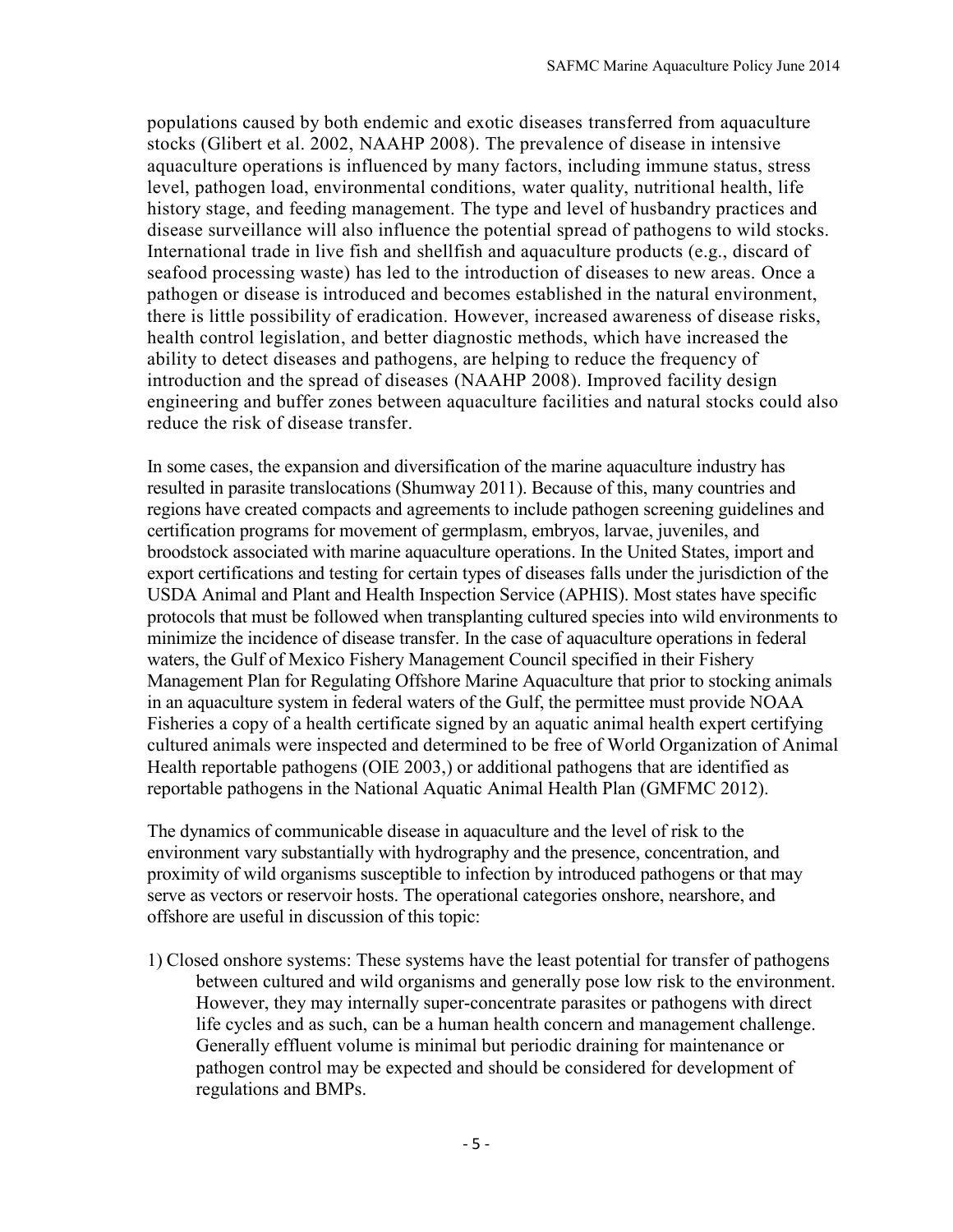- 2) Flow-through onshore systems: Effluent from such systems has the potential to contain exotic pathogens or high concentrations of native parasites or pathogens with direct life cycles. So these facilities pose at least some environmental risk. Of greatest concern is the introduction of non-native pathogens, which could have catastrophic effects on regional fisheries and aquaculture operations. Increased prevalence and intensity of infection by native pathogens near the facility is also a concern, particularly if the water body is poorly mixed with little flushing. However, high concentrations of wild pathogens are not likely present in influent water and parasites or pathogens with indirect life cycles are generally not able to proliferate inside the facility.
- 3) Inshore and nearshore cages and net pens: These operations have the greatest potential for exchange of pathogens between cultured and wild organisms. They bring cultured organisms into close contact with their wild cohorts, predators, prey, and a diverse community of potential intermediate hosts to parasites or pathogens, most importantly benthic invertebrates such as mollusks and polychaetes. These conditions provide an opportunity for parasites or pathogens with direct and indirect life cycles to proliferate in and near the pen where they may become major causes of disease in both wild and cultured hosts. Water depth and rate of flushing will vary greatly by location, but shallow embayments with poor mixing are generally the least suitable areas.
- 4) Offshore cages and net pens: Open ocean aquaculture operations benefit from high rates of water exchange and by extension rapid dilution of pathogens. Another hypothetical advantage, at least for fish culture, is that wild nektonic organisms and their pathogens are generally widely dispersed in offshore environments. However, wild fish and marine mammals congregate around cages and nets where they find refuge, graze on fouling organisms, consume uneaten culture food, or sometimes successfully prey on cultured stock. So, although the benthos is far removed and dilution is rapid, there is still some opportunity for pathogen exchange, particularly of those infectious agents with direct life cycles.

Climate change has been implicated in increasing the prevalence and severity of infectious pathogens that may cause disease originating from cultured or transplanted aquaculture stocks (Hoegu-Guldberg and Bruno 2010). The emergence of these diseases is likely a consequence of several factors, including shifting of pathogen ranges in response to warming, changes to host susceptibility as a result of increasing environmental stress, and the expansion of potential vectors. Classical examples are outbreaks of oysters infected with MSX (*Haplosporidium nelsoni*), Dermo (*Perkinsus marinus*), and *Bonamia* spp. (Ford and Smolowitz 2007, Soniat et al. 2009, Shumway 2011). In most cases, pathogens have undergone rapid ecological and genetic adaptation in response to climate change. Guidelines for management of these diseases are well-developed for shellfish and other aquatic species. Managing for disease outbreaks is a key aspect of climate adaptation to prevent adverse impact to EFH. Management guidelines include record keeping, isolation and quarantine, and strict regulations on stocking or transplanting species from infected areas. Following these management recommendations should yield protection and conservation benefits for EFH.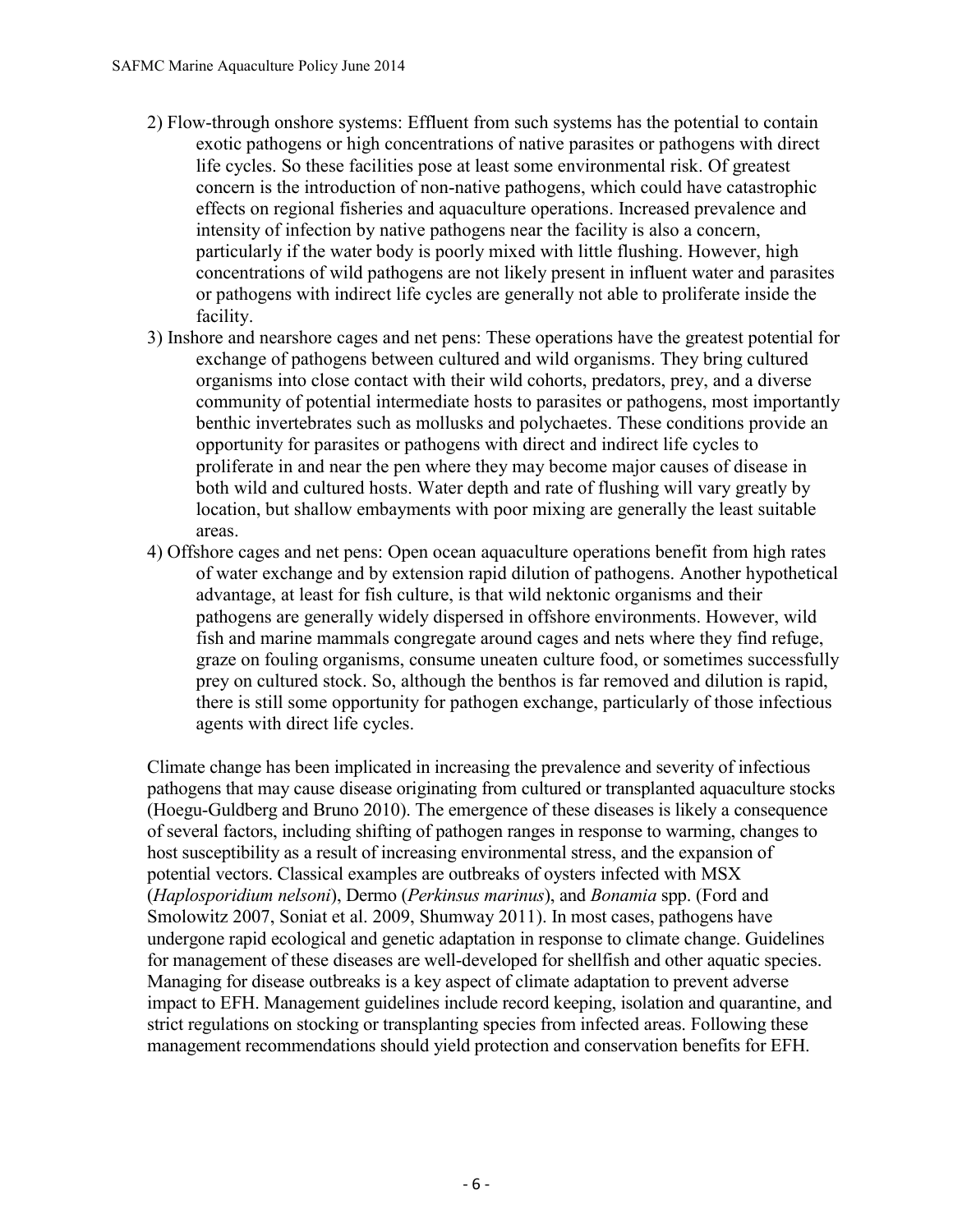### **Use of drugs, biologics, and other chemicals**

Disease control by prevention is preferable to prophylactic measures and curative medical treatment. However, aquaculture drugs, biologics, and other chemicals play an important role in the integrated management of aquatic species health. Aquaculture operations in the United States use these products for: (1) disinfectants as part of biosecurity protocols, (2) herbicides and pesticides used in pond maintenance, (3) spawning aids, (4) vaccines used in disease prevention, or (5) marking agents used in resource management (AFS 2011). Additionally, some chemicals may be used as antifouling biocides for nets, cages, and platforms. Despite the best efforts of aquaculture producers to avoid pathogen introductions, therapeutic drugs are occasionally needed to control mortality, infestations, or infections. The availability and use of legally approved pharmaceutical drugs, biologics and other chemicals is quite limited in marine aquaculture (FDA 2012). A list of FDA approved drugs for use in marine aquaculture is provided in Appendix C.

Just as in the case of biological pathogens, the potential environmental impact of chemicals used in aquaculture, and those occurring as normal byproducts of stock physiology, varies greatly with hydrology and the proximity of other susceptible organisms:

- 1) Closed onshore systems: Water is infrequently discharged from these systems, so they generally pose low risk to the environment. However, improper application of chemicals and failure to comply with requirements for withdrawal periods can more easily harm stock and in the case of food fish may pose some risk to human health.
- 2) Flow-through onshore systems: Discharge of chemicals from these systems will typically occur in shallow coastal waters or wetlands. The potential for downstream concentration of anthropogenic contaminants, nitrogenous waste products, therapeutics, etc. is relatively high. Further such coastal areas are frequently sensitive to insult and of high conservation priority.
- 3) Inshore and nearshore cages and net pens: These operations share most attributes of concern with Flow-through onshore systems but add the possibility of wild organisms coming into direct contact with medicated feed. Further, some mitigating practices such as detention ponds and effluent treatment are not options. Antifouling biocides may be employed. Shallow, low energy areas with poor mixing represent the least desirable locations.
- 4) Offshore cages and net pens: Rapid dilution of chemicals in these operations is a major advantage and concentrated aquaculture byproducts are unlikely to reach the benthos. One caveat is that external therapeutics may need to be administered in greater concentration and volume to be effective. Wild, nektonic organisms congregate around cages and so can come into direct contact with medicated feed. Additionally, antifouling biocides are likely to be needed to maintain functionality of offshore nets and cages.

While antibiotics are a commonly cited chemical therapeutant, the use of antibiotics in U.S. aquaculture is not common and strictly limited, and global use in aquaculture of antibiotics has declined in recent years, up to 95% in the culture of salmon and other species. This decline is largely attributed to improved husbandry and use of vaccines (Asche and Bjorndal 2011; Forster 2010; Rico et al. 2012). Antibiotics are characterized by low toxicity to non-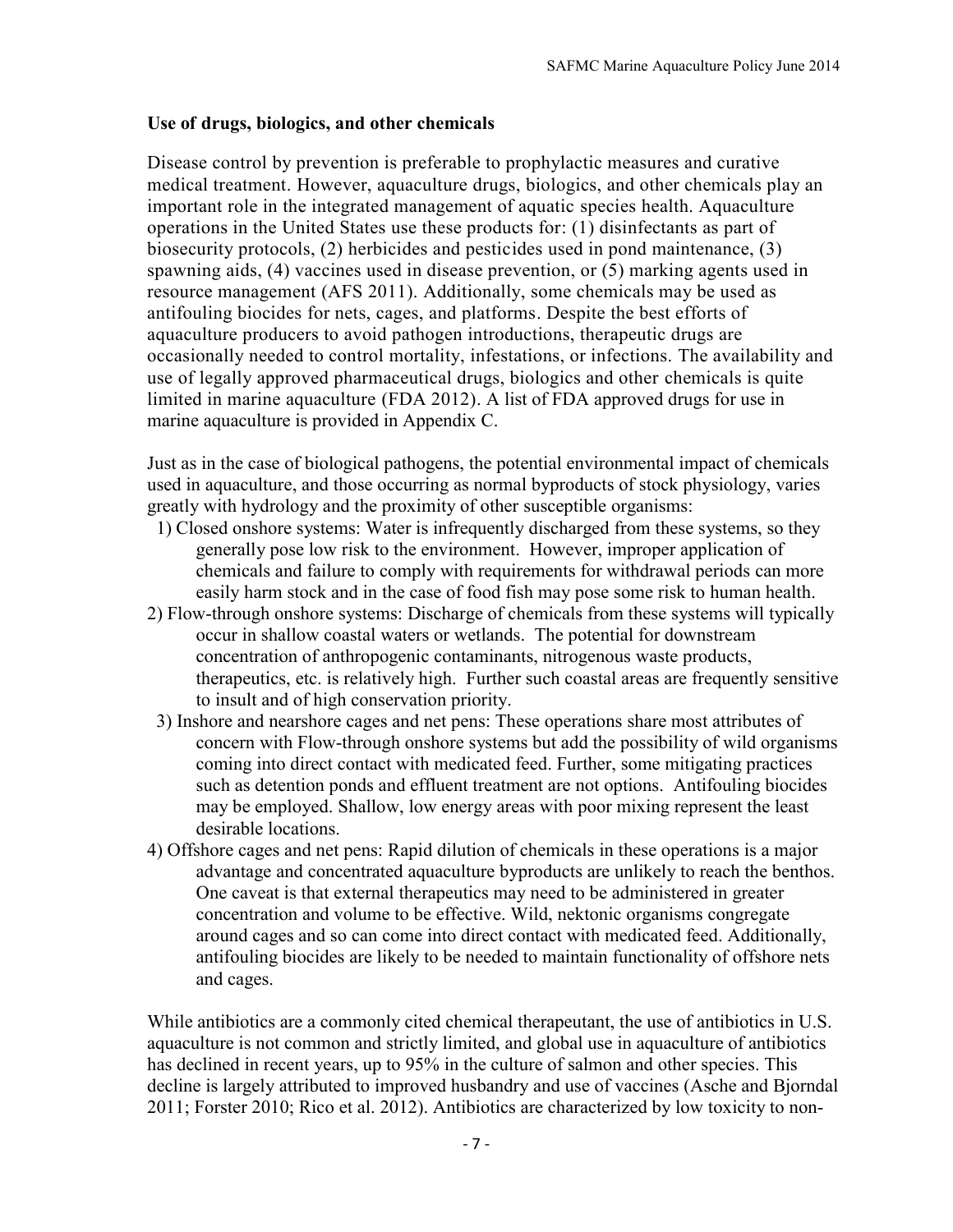bacterial organisms. The environmental risks of antibiotic use are minimal, especially with regards to impacts to fisheries and EFH. The transference of antimicrobial drug resistance among marine fish and shellfish pathogens is theoretically possible but has not yet been demonstrated. In a comprehensive review of the salmon aquaculture industry, no direct evidence of negative impact to wild fish health resulting from antibiotic use in salmon farming has been found (Burridge et al. 2010). With farms that use medicated feeds, some antibiotic compounds can persist in sediments around fish farms and therefore affect the microbial community. Laboratory and field studies have found that antibiotic persistence in sediment ranges from a few days to years depending on the drug in question and the geophysical properties of the water or sediment (Scott 2004, Armstrong et al. 2005, Rigos and Troisi 2005). At present, there are no approved antibiotics for use with marine aquatic species in the South Atlantic. A limited number of broad spectrum antibiotics and feed additives (*i.e*., florfenicol and oxytetracycline) are allowed as part of the National Investigational New Animal Drug Program, which is regulated by FDA and managed through partnership with the U.S. Fish and Wildlife Service. Antibiotics like other medicines should be used sparingly with prescription and in accordance with approved protocol to minimize environmental interactions.

Cultured fish are susceptible to parasitic diseases. For example, protozoa, monogenetic trematodes and arthropod parasites such as copepods, caligids, and isopods are naturally present and relatively harmless in wild fish populations, but under culture conditions they may dramatically proliferate and cause major stock losses with the potential for more frequent and intense infections in wild fish populations. Effective mitigation, management, and control of parasitic infections requires good husbandry. Chemicals used in the treatment of most parasitic infections in netpen operations are subsequently released to the aquatic environment. These compounds have varying degrees of environmental impact, but many are lethal to non-targeted aquatic invertebrates. The use of large quantities of drugs and chemicals for parasite control has the potential to be detrimental to fish health and EFH. Also there is evidence that repeated use of chemotherapeutants has led to resistant strain of ectoparasites such as "sea lice" (*Lepeophtheirus*). Excessive use of parasiticides is of concern to the aquaculture industry and its regulators.

The most common biologics used for aquatic organisms are vaccines. A vaccine is any biologically based preparation intended to establish or improve immunity to a particular pathogen or group of pathogens. Vaccines have been used for many years in humans and agricultural livestock. They are considered the safest prophylactic approach to management of aquatic animal health and pose no risk to the environment or EFH. In aquaculture, the use of vaccines for disease prevention has expanded both with regard to the number of aquatic species and number of targeted pathogens. Vaccination has become a basis for good health for most finfish operations. Commercial vaccines can be administered by injection or immersion. Oral vaccines remain experimental. Vaccines have been successfully used to prevent a variety of bacterial diseases in finfish. Few viral vaccines are commercially available and vaccines for fungal and parasitic diseases do not exist. All vaccines for use on fish destined for human consumption must be approved by the USDA APHIS, the federal agency responsible for regulating all veterinary biologics, including vaccines, bacterins, antisera, and other products of biological origin.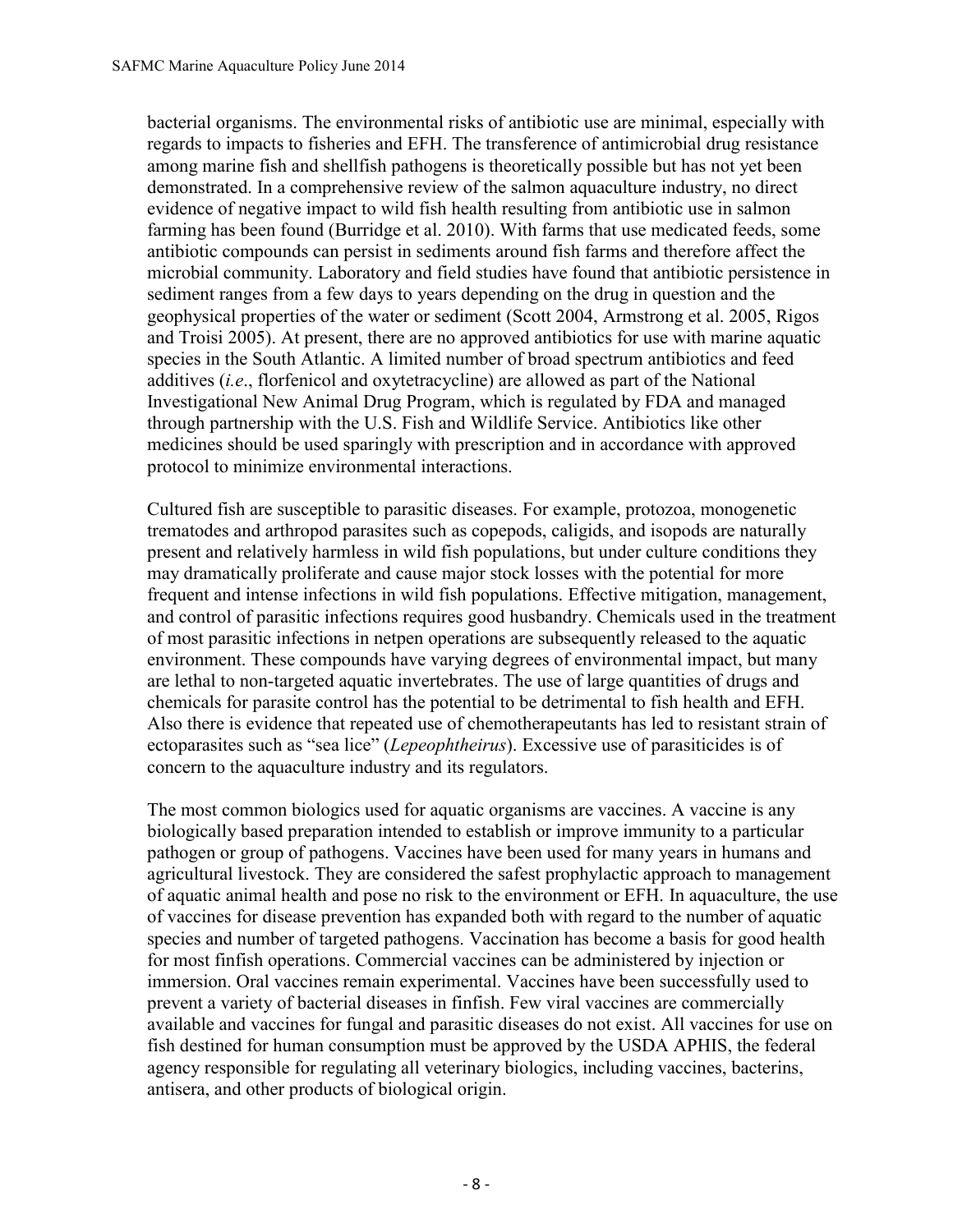# **Water quality impacts**

Water quality is a key factor in any aquaculture operation, affecting both success and environmental sustainability. Extensive aquaculture operations should be sited in areas with an abundant and reliable supply of good water quality, and intensive operations face logistical husbandry and engineering challenges. The primary risks to water quality from marine aquaculture operations are increased organic loading, nutrient enrichment, and harmful algal blooms. Excess nitrogenous waste products and suspended organic solids in finfish aquaculture effluents can cause eutrophication in receiving water bodies when nutrient inputs exceed the capacity of natural dispersal and assimilative processes. Elevated nutrients and declines in dissolved oxygen are sometimes observed in areas near the discharge of high-density operations. These conditions rarely persist or present long-term risk to water quality; however acute damage to sensitive ecosystems may be dramatic and in the worst cases irreparable.

At some farm sites, a phytoplankton response to nutrient loading has been reported (Anderson et al. 2002) but generally this is a low risk. Because a change in primary productivity linked to fish farm effluents would have to be detected against the background of natural variability, it is difficult to discern effects unless they are of great magnitude and duration. Small, dispersed operations are probably of less consequence, but where large scale established aquaculture industry is concentrated in an area, anthropogenically derived nutrients could be of concern. However, contingency planning for harmful algal blooms and other natural perturbations should be considered, particularly in areas with known and frequent bloom events. Examples of mitigating practices include contingency planning for net pen relocation and development of a coordinated early warning system designed to detect early blooms, minimize economic loss and environmental impact.

Environmental impacts will vary by location (*i.e.*, on-shore, near-shore, and offshore); therefore, careful selection of sites is the most important tool for risk management. Operations appropriately sited in well-flushed, non-depositional areas may have little to no impact on water quality. The approach to limiting impacts to water quality will also vary by production format. For example, closed systems located onshore are able to directly control their discharges while production systems located offshore rely on best management practices, including siting aquaculture operations outside of nutrient sensitive habitats (*e.g.*, EFH), using responsible cleaning practices, integrating feed management strategies, using optimally formulated diets.

Aquaculture operations are regulated under the Clean Water Act, by the National Pollutant Discharge Elimination System (NPDES), a permitting system administered by the EPA for wastewater discharges into navigable waters.<sup>4</sup> NPDES permits contain industry-specific,

<sup>&</sup>lt;sup>4</sup> Pursuant to the provisions of Section 402(a)(1); 40 CFR 122.44(k) of the Federal Water Pollution Control Act (Clean Water Act).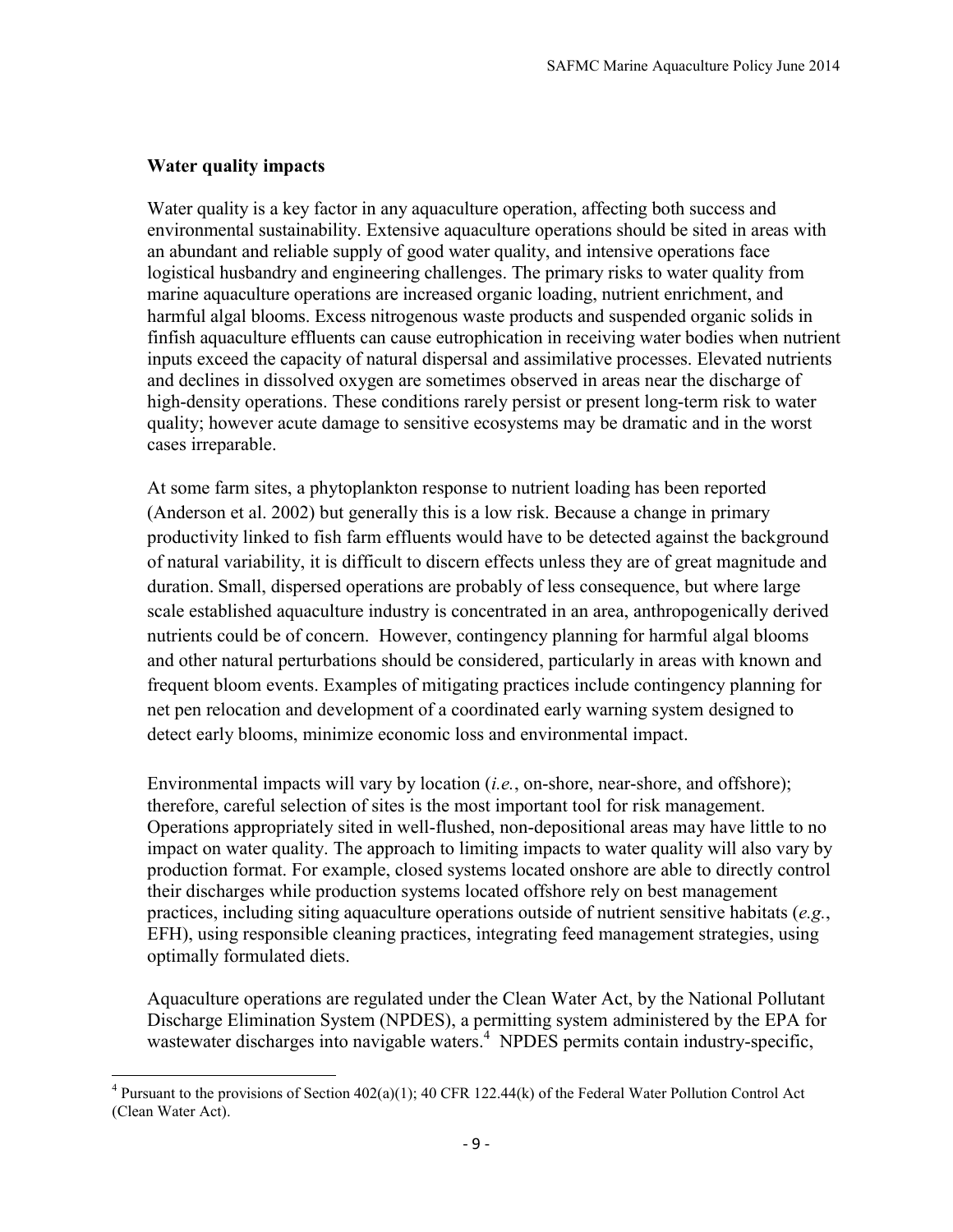technology and water-quality-based limits, and establish pollutant monitoring and reporting requirements.<sup>5</sup> Aquaculture operations that qualify as concentrated aquatic animal production facilities (*i.e.*, produce more than 45,454 harvest weight kilograms of fish and feed) must obtain a permit before discharging wastes. A permit applicant must provide quantitative analytical data identifying the types of pollutants present in wastewater effluents. The permit will set forth the conditions and effluent limitations under which an aquaculture operation may make a discharge. NPDES permit limitations are based on best professional judgment when national effluent limitations guidelines have not been issued pertaining to an industrial category or process.

### **Benthic sediment and community impacts**

Benthic impacts can result from deposition of organic wastes, chemicals, therapeutics, and biocides from aquaculture operations. These impacts can affect EFH if aquaculture operations are not properly sited or managed. Excess feed and feces are the predominant sources of particulate wastes from fish farms. Shellfish operations release pseudofeces, a byproduct of mollusks filtering food from the water column. If allowed to accumulate, particulate waste products may alter biogeochemical processes of decomposition and nutrient assimilation. At sites with poor circulation, waste accumulation can alter the bottom sediment and perturbate infaunal communities if wastes are released in excess of the aerobic assimilative capacity of the bottom. Under such conditions, sediments will turn anoxic and the benthic community will decline in species diversity.

Common indicators used to assess benthic condition include total organic carbon, redox potential, total sulfides, and abundance and diversity of marine life. Electro-chemical and image analysis methods are used to quantify video-recorded observations of benthic condition. These indicators guide BMPs for grading and stocking fish, fallowing, or adjusting feed rates. Fallowing is the practice of temporarily relocating or suspending aquaculture operations to allow the benthic community and sediments to undergo natural recovery from the impacts of nutrient loading. Under ideal conditions, farms should not require a fallowing period for the purpose of sediment recovery; however, this practice is widely and successfully implemented around the world as a management practice for preventing damage to the benthic environment and EFH (Tucker and Hargreaves 2008). Fallowing times range from a few months to several years depending on local hydrology and the level of accumulation (Brooks et al. 2003, Brooks et al. 2004, Lin and Bailey-Brock 2008).

Benthic accumulation of organic wastes can be reduced by siting aquaculture operations in well-flushed areas, or in areas where net erosional sediments can decrease or eliminate accumulation of wastes, thereby minimizing benthic effects. Benthic monitoring plans should be designed to allow for early detection of enrichment and deterioration of benthic community structure. Additionally, nearby control sites should be established in order to collect baseline data for natural variability.

 $\overline{\phantom{a}}$ <sup>5</sup> EPA issues effluent guidelines for categories of existing sources and sources under Title III of the Clean Water Act. The standards are technology-based (*i.e.*, they are based on the performance of treatment and control technologies); they are not based on risk or impacts upon receiving waters.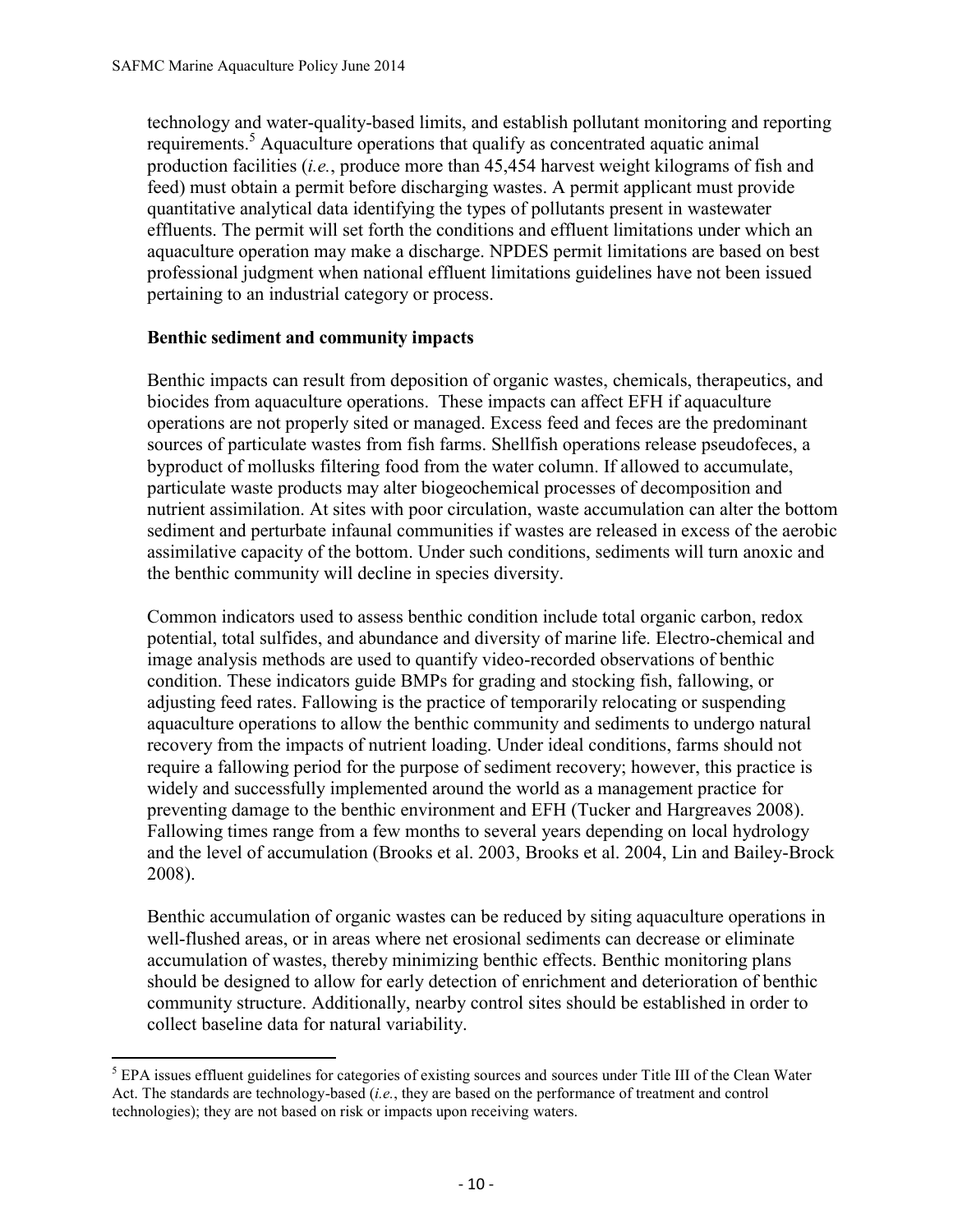# **Location Specific Interactions with EFH**

#### **Onshore Aquaculture**

Onshore aquaculture activities occur on-land in ponds, raceways, and tank-based systems. These systems can be used for multiple phases of aquaculture including broodstock holding, hatchery production, nursery production, grow-out, and quarantine. Water demand and usage varies from conventional pond systems to intensive recirculating aquaculture systems, which may employ sophisticated filtration components for water reuse. Onshore marine aquaculture operations have the potential to impact a variety of EFHs including:

- a) waters and benthic habitats in or near marine aquaculture sites
- b) exposed hard bottom (*e.g.*, reefs and live bottom) in shallow waters
- c) submerged aquatic vegetation beds
- d) shellfish beds
- e) spawning and nursery areas
- f) coastal wetlands
- g) riverine systems and associated wetlands

The greatest impacts to EFH by onshore aquaculture involve escape of non-native species and nutrient discharge and its impact on water quality and bottom sediments. Onshore aquaculture activities affecting EFH are regulated by existing state and federal laws and requirements specified by EPA's National Pollutant Discharge Elimination System and coastal habitat protection plans.

#### **Nearshore Aquaculture**

Nearshore aquaculture activities are those that occur in rivers, sounds, estuaries and other areas that extend through the coastal zone.<sup>6</sup> Currently in the South Atlantic region, nearshore aquaculture is characterized primarily as shellfish aquaculture with hard clams *Mercenaria mercenaria* and oysters *Crassostrea virginica* comprising the most commonly cultured species.

While the relative risk of nearshore shellfish aquaculture to various EFHs is uncertain, the ranges of possible interactions include:

- a) coral, coral reef and live/hard bottom habitat
- b) marine and estuarine waters
- c) estuarine wetlands, including mangroves and marshes
- d) submerged aquatic vegetation

 $\overline{\phantom{a}}$ 

- e) waters that support diadromous fishes, and their spawning and nursery habitats
- f) waters hydrologically and ecologically connected to waters that support EFH

The environmental effects of shellfish and finfish aquaculture in coastal waters are well-

<sup>6</sup> The term "coastal zone" means the coastal waters strongly influenced by each other and in proximity to the shorelines of several coastal states, and includes islands, transitional and intertidal areas, salt marshes, wetlands, and beaches. The zone extends seaward to the outer limit of State title and ownership under the Submerged Lands Act (43 U.S.C. 1301 et seq.).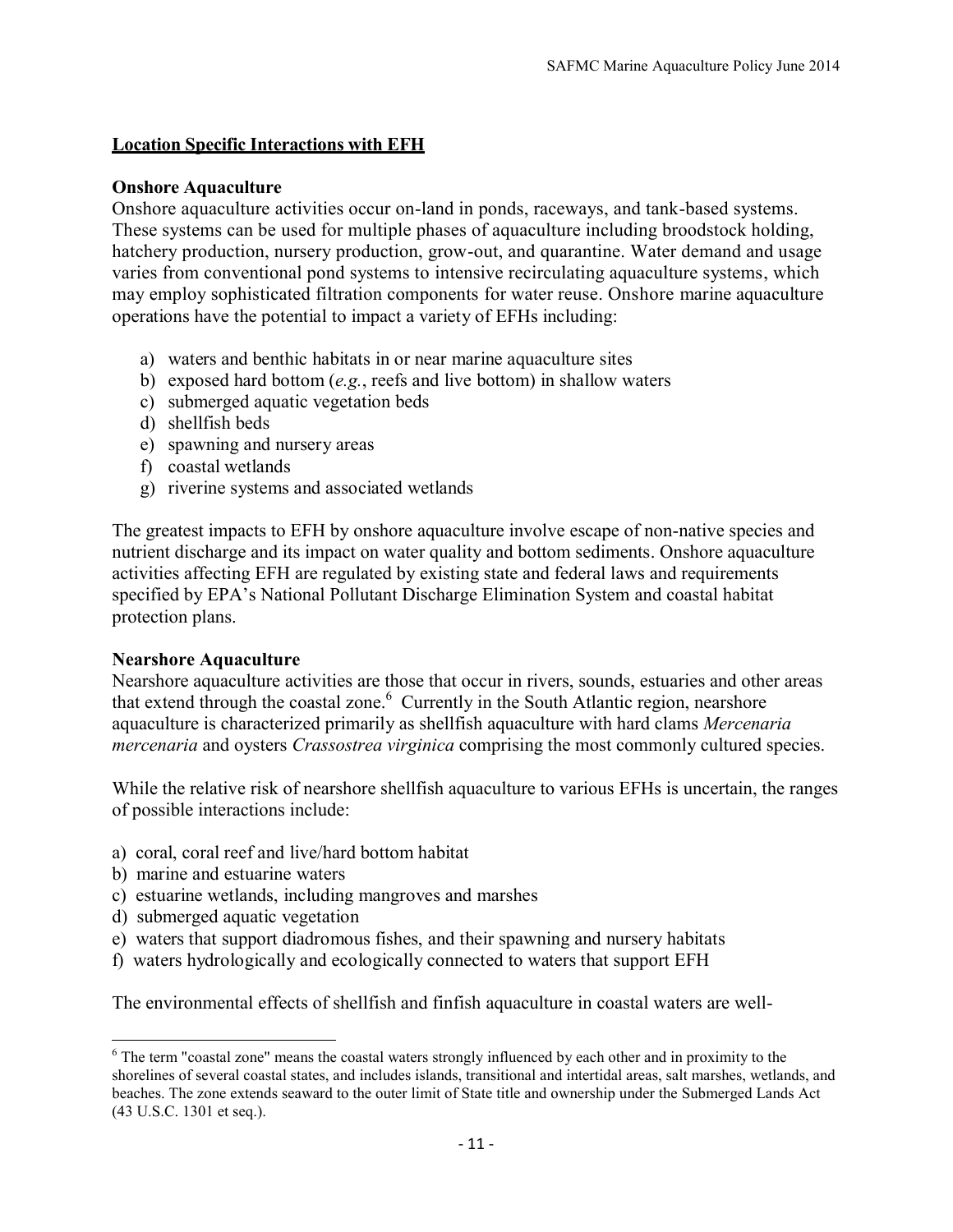documented (Naylor et al. 2006; Nash 2005; Tucker and Hargreaves 2008). Poorly sited and managed aquaculture activities can have significant impact on benthic communities, water quality, and associated marine life. While there are case studies documenting environmental impacts of practices used several decades ago, regulatory and management practices are reducing the likelihood of negative environmental effects (Price and Morris 2013).

In the case of cage culture, water quality and benthic effects are sometimes observed; however, these are typically episodic and restricted to within 30 m of the cages (Nash 2003). Long-term risks to water quality from offshore aquaculture activities are unlikely when operations are sited in well-flushed waters.

The most studied environmental benefit from marine aquaculture operations is as fish attractants. Wild fish use aquaculture cages for refuge and for foraging on biofouling organisms and uneaten feed. Wild fish can help distribute organic waste away from the cages and re-suspend organic compounds in sediments. As a result, overall fish abundance may increase in areas with aquaculture operations. Recreational and commercial fishers may benefit from increased fishing opportunities around marine aquaculture operations. Conversely, interactions with marine mammals that are attracted to the forage fish around cages are identified as potential long-term concern for management of protected species.

Potential interactions of nearshore shellfish aquaculture with EFH are changes to benthic habitat as a result of pseudofeces, the effects of mechanical harvesting, conversion of soft sediment habitat to hard bottom shellfish reef, displacement of cultured organisms, potential genetic transfer, sedimentation and loading of organic waste to the water column and benthic sediments, and disruption of the benthic community. Some changes could potentially impact SAV located near shellfish aquaculture operations, although this impact likely varies with species and production type.

In general, shellfish and algae aquaculture has positive impacts on EFH, providing ecosystem services and habitat related benefits in the estuary including mitigation of land-based nutrients and increased habitat for fish, shellfish, and crustaceans (Shumway 2011). Therefore, the positive and negative effects of shellfish culture activities to EFH need to be considered. The risk of nearshore aquaculture impacts to EFH can be minimized by including terms and conditions designed to protect sensitive habitats in permits issued under state and federal laws and regulations. Best management practices are now in place for shellfish aquaculture along the U.S. East Coast (Flimlin 2010).

# **Offshore Aquaculture**

Offshore aquaculture activities occur in areas of the open ocean that extend from the seaward edge of the coastal zone through the exclusive economic zone.<sup>7</sup> In the South Atlantic region, offshore aquaculture may include the cultivation of macrophytic algae, molluscan shellfish, shrimp, or finfish. With exception of a few live rock aquaculture operations, there are currently no offshore aquaculture activities occurring in the South Atlantic region. It is feasible that cositing aquaculture facilities with other offshore industries such as wind energy could facilitate

 $\overline{\phantom{a}}$  $<sup>7</sup>$  The term 'offshore aquaculture' is often used to refer to aquaculture in waters under federal jurisdiction, which</sup> typically extend from 3-200 nautical miles from the shoreline.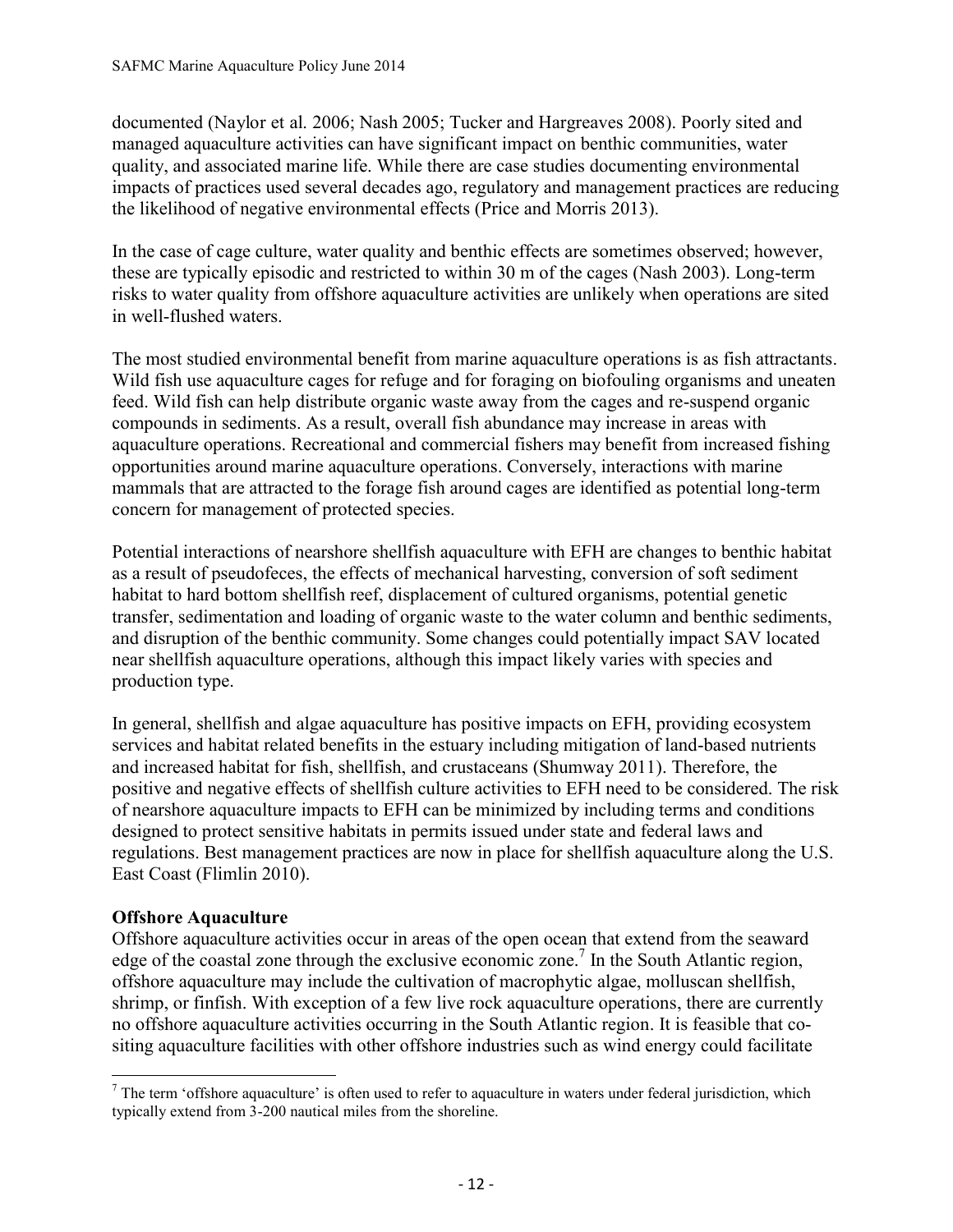offshore aquaculture development.<sup>8</sup> Over 25 laws exist to provide regulatory oversight of aquaculture in federal waters. Some examples include the Clean Water Act and the Coastal Zone Management Act.

While the relative threat of offshore aquaculture to EFHs varies widely depending on siting and management considerations, the ranges of possible interactions include:

- a) coral, coral reef and live/hardbottom habitat, including deepwater coral communities
- b) marine and estuarine waters
- c) waters that support diadromous fishes and their spawning and nursery habitats
- d) waters hydrologically and ecologically connected to waters that support EFH

The environmental effects of offshore shellfish and finfish aquaculture are not as welldocumented for inshore waters. The information gleaned from coastal production sites, especially those with conditions similar to federal waters, provide some indications as to the potential effects of offshore aquaculture (see section on nearshore aquaculture).

#### **Live Rock Aquaculture**

Live rock is defined as living marine organisms or an assemblage thereof attached to a hard calcareous substrate, including dead coral or rock. In 1994, the SAFMC and GMFMC established a live rock aquaculture permitting system for state and federal waters off the coast of Florida under Amendment 2 to the Fishery Management Plan for Coral and Coral Reefs of the Gulf of Mexico and South Atlantic. The SAFMC further amended this program under Amendment 3 to the Coral FMP (1995), during which time the SAFMC received extensive public comment. This permitting system allows deposition and harvest of material for purposes of live rock aquaculture while maximizing protection of bottom habitat, EFH, and HAPC in federal waters of the South Atlantic.

# **SAFMC Policy for Marine Aquaculture in Federal Waters**

The SAFMC supports the establishment and enforcement of the following general requirements for marine aquaculture projects authorized under the Magnuson-Steven Fishery Conservation Act (MSA) or other federal authorities, to clarify and augment the general policies already adopted in the Habitat Plan and Comprehensive Habitat Amendment (SAFMC 1998a; SAFMC 1998b):

1. Marine aquaculture activities in federal waters of the South Atlantic require thorough public review and effective regulation under MSA and other applicable federal statutes.

2. Aquaculture permits should be for at least a 10-year duration (or the maximum allowed if the applicable law or regulation sets a maximum less than 10 years) with annual reporting requirements (activity reports). Permits of 10 years or more should undergo a 5-year comprehensive operational review with the option for revocation at any time in the event there is no prolonged activity or there are documented adverse impacts that pose a substantial threat to marine resources.

 $\overline{\phantom{a}}$  $8$  A notable exception is Live Rock Aquaculture, managed under Amendement 3 to the Coral Fishery Management Plan (1995).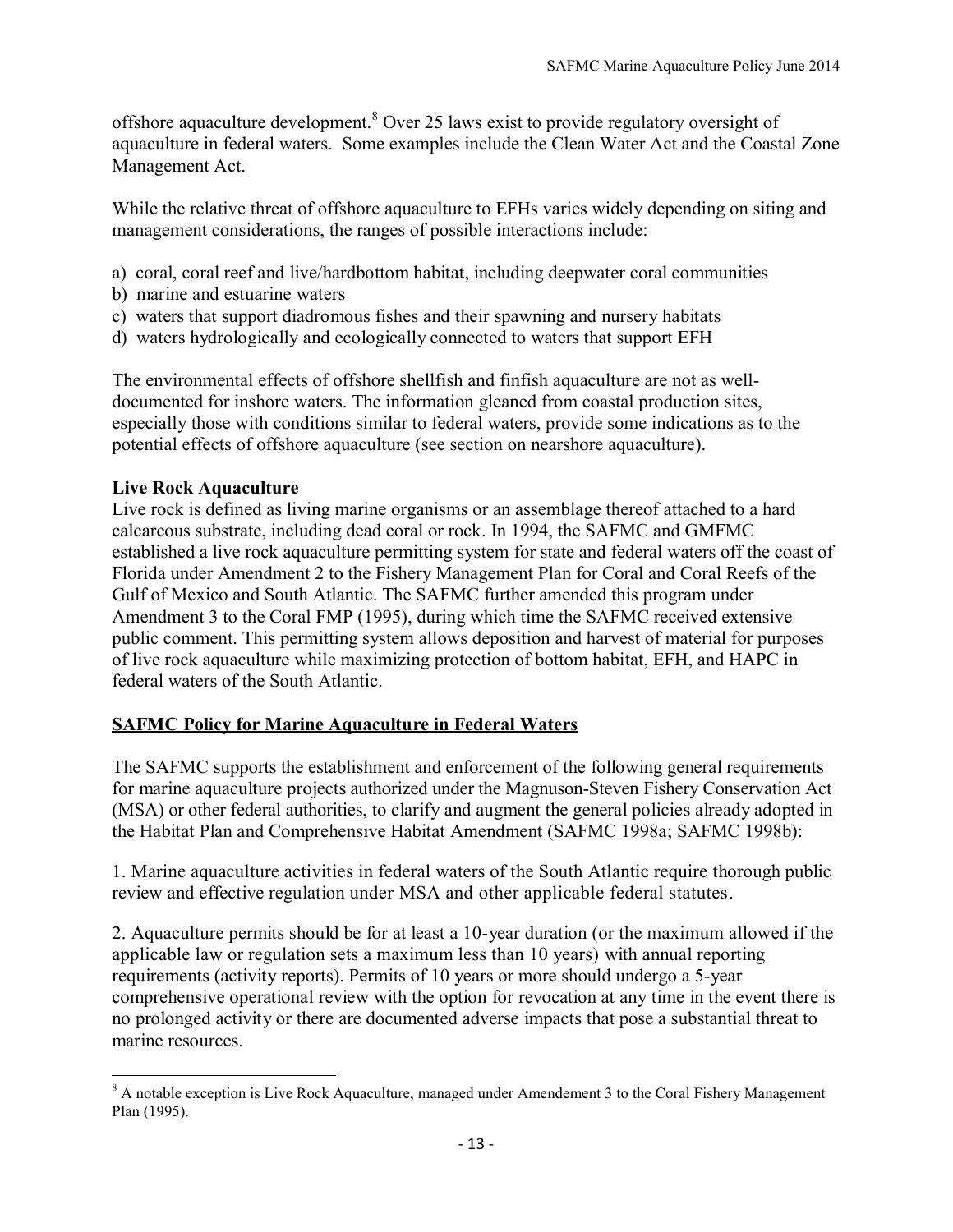3. Only drugs, biologics, and other chemicals approved for aquaculture by the FDA, EPA, or USDA should be used, in compliance with applicable laws and regulations (see Appendix for current list of approvals).

4. Only native (populations) species should be used for aquaculture in federal waters of the South Atlantic.

5. Genetically modified organisms should only be used for aquaculture in federal waters of the South Atlantic, pending FDA and/or other Federal approval, following a rigorous and documented biological assessment which concludes there is no reasonable possibility for genetic exchange with natural organisms or other irreversible form of ecological impact. Further, aquaculture of genetically modified organisms should be prohibited in federal waters of the South Atlantic when there exists a reasonable opportunity for escapement and dispersal into waters of any state in which their culture and/or commerce are prohibited by state rule or policy.

6. Given the critical nature of proper siting, the permitting agency should require the applicant to provide all information necessary to thoroughly evaluate the suitability of potential aquaculture sites. If sufficient information is not provided in the time allotted by existing application review processes, the permitting agency should either deny the permit or hold the permit in abeyance until the required information is available.

7. Environmental monitoring plans for projects authorized under MSA should be developed by the applicant/permit holder and approved by NOAA Fisheries with input from the Council.

8. Fishery management plans for aquaculture should require permittees to have adequate funds (*e.g.*, assurance bond) committed to ensure removal of organisms and decommissioning of facilities that are abandoned, obsolete, or storm-damaged or have had their permit revoked. The plans should also require that the amount of these funds be determined by NOAA Fisheries with input from the Council and that the funds be held in trust.

9. When issuing permits for aquaculture in federal waters, NOAA Fisheries should specify conditions of use and outline the process to repeal permits in order to prevent negative impacts to EFH. NOAA should take the appropriate steps to modify or revoke permits using its authority if permit conditions are not being met.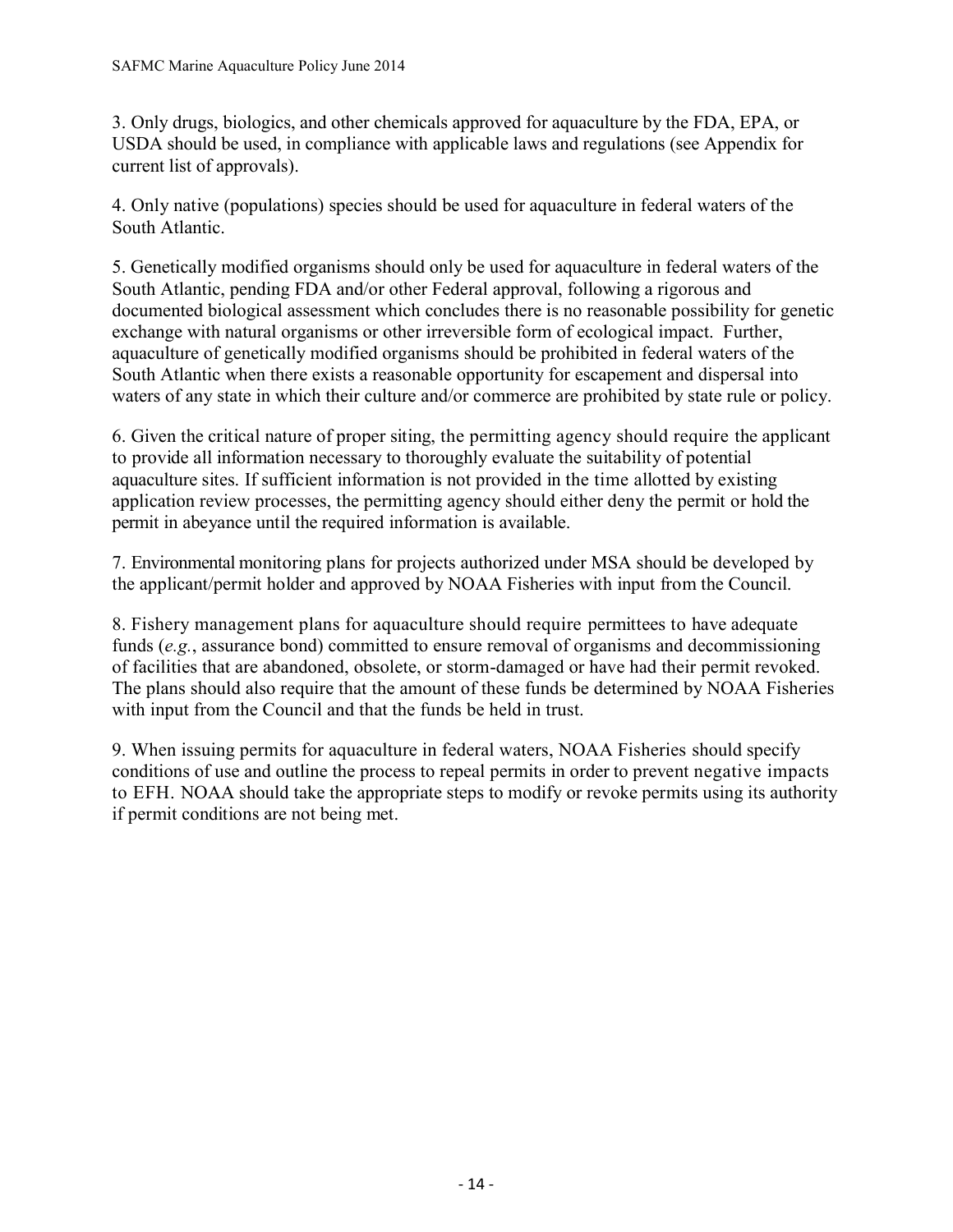# **References:**

- American Fisheries Society. 2011. Guide to Using Drugs, Biologics, and Other Chemicals in Aquaculture. American Fisheries Society, Fish Culture Section, Washington, D.C. 65 pages.
- Armstrong, S.M., B.T. Hargrave, and K. Haya. 2005. Antibiotic use in finfish aquaculture: Modes of action, environmental fate, and microbial resistance. Pages 341-357 in B.T. Hargrave, editor. Environmental effects of marine finfish aquaculture. Handbook of Environmental Chemistry, Volume 5M, Springer, Dordrecht, London.
- Asched, F., and T. Bjørndal. 2011. The Economics of Salmon Aquaculture, 2<sup>nd</sup> edition. Oxford, U,K: Wiley-Blackwell. 248 pages.
- Atlantic States Marine Fisheries Commission. 2002. Guidance Relative to Development of Responsible Aquaculture Activities in Atlantic Coast States. Special Report No. 76 of the Atlantic States Marine Fisheries Commission, Washington, D.C. 74 pages.
- Bax, N., J. T. Carlton, A. Matthews-Amos, R. L. Haedrich, F. G. Howarth, J. E. Purcell, A. Rieser, and A. Gray. 2001. The control of biological invasions in the world's oceans. Conservation Biology 15: 1234-1246.
- Belle, S.M., and C.E. Nash. 2008. Better management practices for net-pen aquaculture. Pages 261-330 *in* C.S. Tucker and J. Hargreaves, editors. Environmental Best Management Practices for Aquaculture. Blackwell Publishing, Ames, Iowa.
- Brooks, K.M., A.R. Stierns, and C. Backman. 2004. Seven year remediation study at the Carrie Bay Atlantic salmon (*Salmo salar*) farm in the Broughton Archipelago, British Columbia, Canada. Aquaculture 239:81-123.
- Brooks, K.M., A.R. Stierns, C.V.W. Mahnken, and D.B. Blackburn. 2003. Chemical and biological remediation of the benthos near Atlantic salmon farms. Aquaculture 219:355-377.
- Burridge, L., J.S. Weis, F. Cabello, J. Pizarro, and K. Bostick. 2010. Chemical use in salmon aquaculture: A review of current practices and possible environmental effects. Aquaculture 306:7-23.
- D'Antonio, C., J. Levine, and M. Thomsen. 2001. Ecosystem resistance to invasion and the role of propagule supply: a California perspective. J. Med. Ecol. 2: 233–246.
- Deegan L. A., and R. N. Buchsbaum. 2005. The effect of habitat loss and degradation on fisheries. In: The Deline of Fisheries Resources in New England: Evaluating the Impact of Overfishing, Contamination, and Habitat Degradation. Edited by R. Buchsbaum, J. Pederson, and W. E. Robinson. MIT Sea Grant College Program Publication No. 05-5. 190 pages.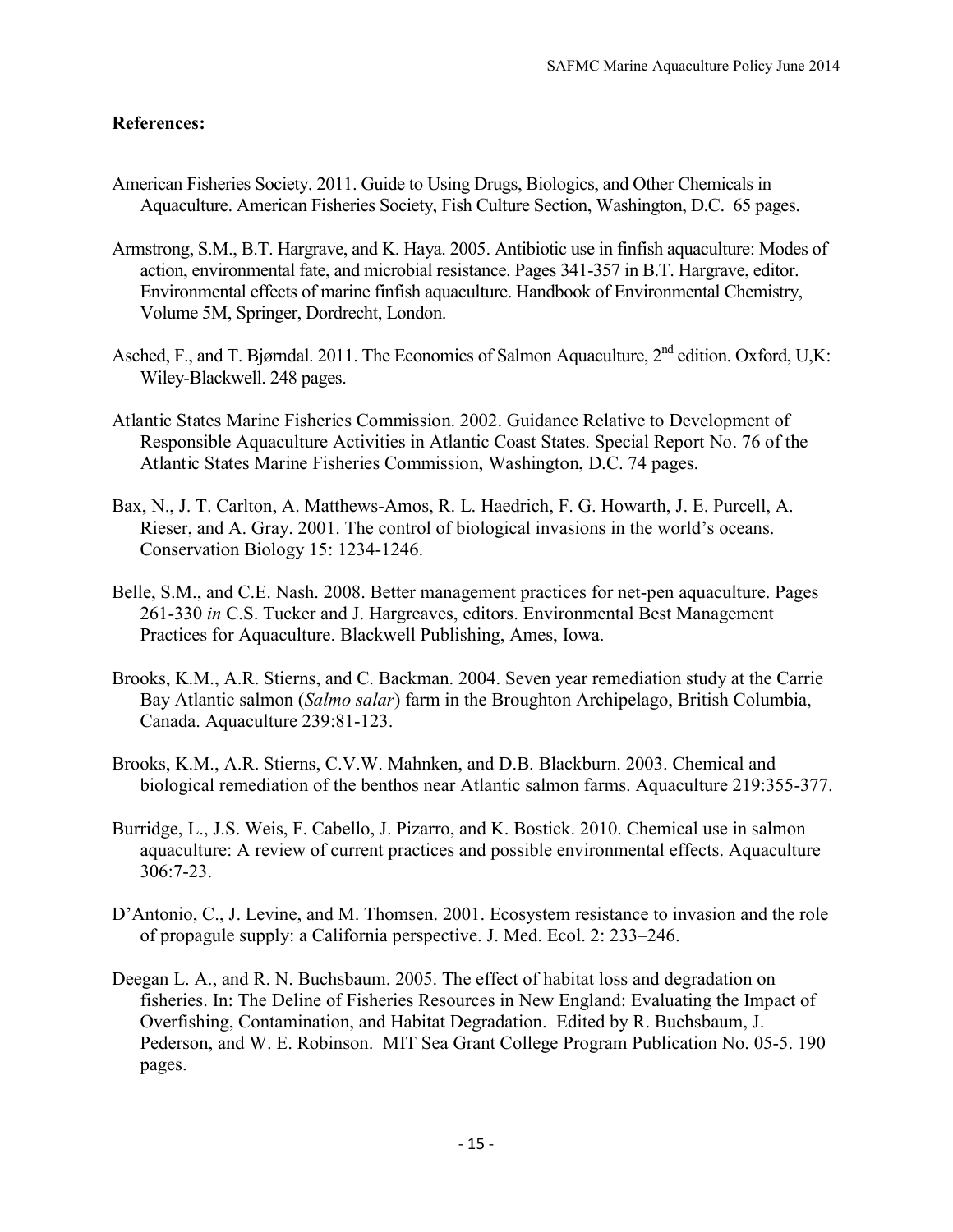- Dempster T, P. Sanchez-Jerez, F. Tuya, D. Fernandez-Jover, J. Bayle-Sempere, A. Boyra, and R. Haroun. 2006. Coastal aquaculture and conservation can work together. Mar Ecology Progress Series 314:309-310.
- FAO 2012. The State of world fisheries and aquaculture 2012. FAO Fisheries and Aquaculture Department, Rome, 209 pp.
- FDA. 2012. Letter to Aquaculture Professionals. (Available at: http://www.fda.gov/AnimalVeterinary/SafetyHealth/ProductSafetyInformation/ucm324048. htm.) Last accessed March 6, 2012.
- Flimlin, G., S. Macfarlane, E. Rhodes, and K. Rhodes. 2010. Best management practices for the East Coast Shellfish Aquaculture Industry. East Coast Shellfish Growers Association. http://www.ecsga.org/Pages/Resources/ECSGA\_BMP\_Manual.pdf. Last accessed, March 7, 2013.
- Florida Department of Agriculture. 2005. Aquaculture Best Management Practices Rule, January 2005. Division of Aquaculture, Florida Department of Agriculture, Tallahassee, FL. 104 pages.
- Ford, S. E. and R. Smolowitz. 2007. Infection dynamics of an oyster parasite in its newly expanded range. Mar. Biol. 151:119-133.
- Forster, J. 2010. What can US open ocean aquaculture learn from salmon farming? Marine Technology Journal 44(3): 68-79.
- Lin, D.T., and J.H. Bailey-Brock. 2008. Partial recovery of infaunal communities during a fallow period at an open-ocean aquaculture. Marine Ecology Progress Series 371:65-72.
- Glibert, P.M., Landsberg, J.H., Evans, J.J., Al-Sarawi, M.A., Faraj, M., Al-Jarallah, M.A., Haywood, A., Ibrahem, S., Klesius, P., Powell, C. & Shoemaker, C. (2002) A fish kill of massive proportions in Kuwait Bay, Arabian Gulf, 2001: the roles of bacterial disease, harmful algae, and eutrophication. Harmful Algae, 1, 215-231.
- Goldburg, R., Naylor, R. 2005. Transformed seascapes, fishing, and fish farming. Frontiers in Ecology and the Environment 3:21-28.
- GMFMC (Gulf of Mexico Fishery Management Council). 2012. Final Rule for Fishery Management Plan for Regulating Offshore Marine Aquaculture in the Gulf of Mexico. Gulf of Mexico Fishery Management Council, Florida.
- Grosholz, E. 2002. Ecological and evolutionary consequences of coastal invasions. Trends in Ecology and Evolution 17: 22-27.
- Hoegh-Guldberg, O. and J. F. Bruno. 2010. The impact of climate change on the world's marine ecosystems. Science 328(5985): 1523-1528.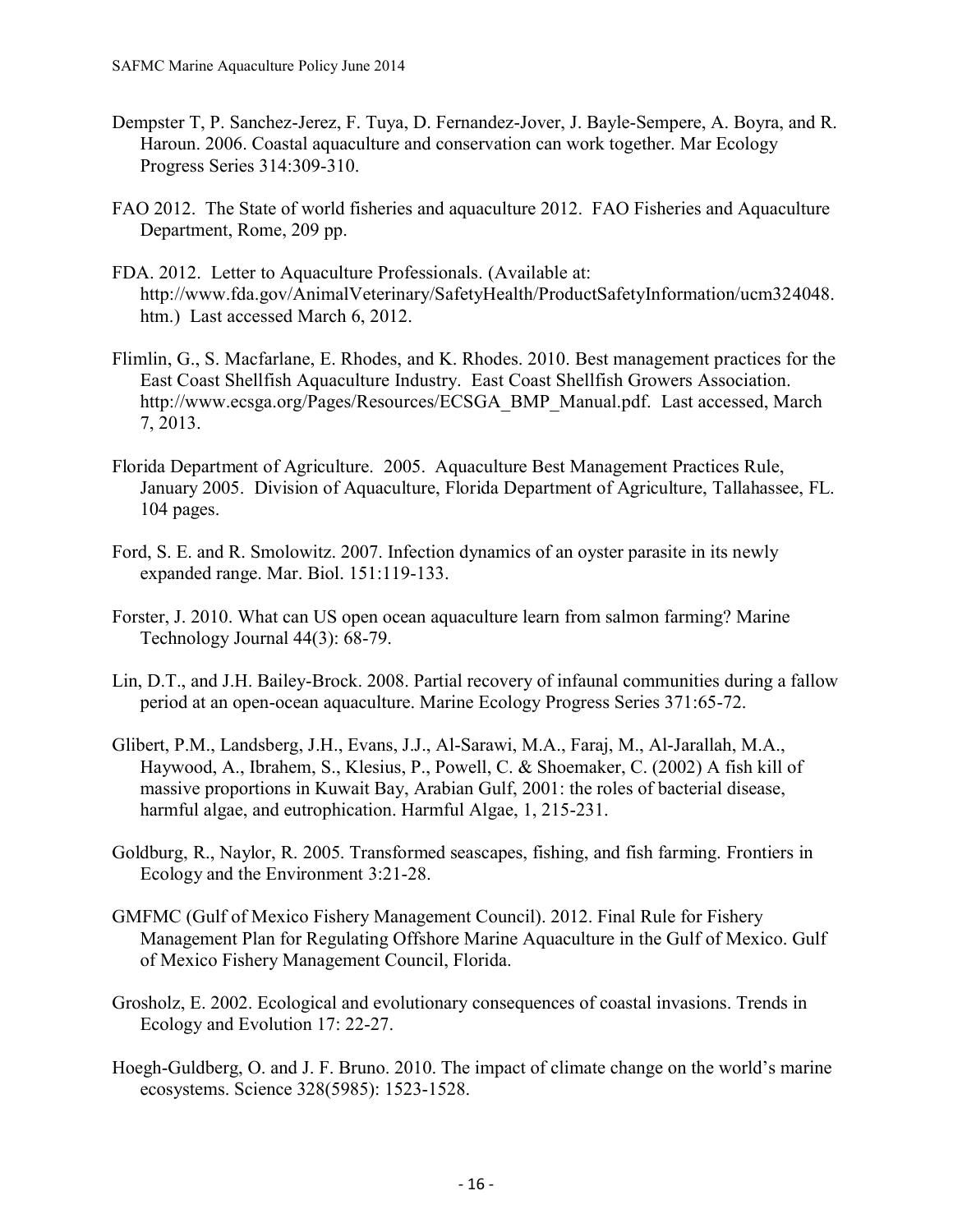- ICF (ICF International and Aquatic Resource Consultants). 2012. Offshore mariculture escapes genetic/ecological assessment (OMEGA) model, Version 1.0, Model overview and user guide. August 2012 (ICF 00613.10).
- Jackson, A. 2012. Fishmeal and fish oil and its role in sustainable aquaculture. International Aquafeed 15(1): 18-21.
- Krosek, M., Lewis, M.A., Volpe, J. 2005. Transmission dynamics of parasitic sea lice from farm to wild salmon. Proceedings of the Royal Society. Series B. Biological Sciences 272:689- 696.
- Machias A, I. Karakassis, M. Labropoulou, S. Somarakis, K. N. Papadopoulou, and C. Papaconstantinou. 2004. Changes in wild fish assemblages after the establishment of a fish farming zone in an oligotrophic marine ecosystem. Estuarine, Coastal, and Shelf Science 60:771-779
- Marine Aquaculture Task Force. 2007. Sustainable Marine Aquaculture: Fulfilling the Promise; Managing the Risks. Woods Hole Oceanographic Institute, Woods Hole, MA.128 pages.
- NAAHP. 2008. National Aquatic Animal Health Plan. U.S. Department of Agriculture, Animal and Plant Health Inspection Service. (Available at: [http://www.aphis.usda.gov/animal\\_health/animal\\_dis\\_spec/aquaculture/.](http://www.aphis.usda.gov/animal_health/animal_dis_spec/aquaculture/)) Last accessed July 1, 2013.
- Nash, C.E. 2001. The net-pen salmon farming industry in the Pacific Northwest. U.S. Department of Commerce. NOAA Technical Memorandum NMFS-NWFSC-49. Available at: http://www.nwfsc.noaa.gov/publications/techmemos/tm49/tm49.htm.
- Nash, C.E. 2003. Interactions of Atlantic salmon in the Pacific Northwest. VI. A synopsis of the risk and uncertainty. Fisheries Research 62:339-347.
- Nash, C.E., P.R. Burbridge, and J.K. Volkman (editors). 2005. Guidelines for ecological risk assessment of marine fish aquaculture. U.S. Department of Commerce, NOAA Technical Memorandum NMFS-NWFSC-71. 90 pages.
- Naylor, R. L., R. J. Goldburg, J. Primavera, N. Kautsky, M. Beveridge, J. Clay, C. Folke, H. Mooney, J Lubchenco, and M. Troell. 2000. Effect of Aquaculture on World Fish Supplies. Nature 405: 1017-1024.
- Naylor, R., K. Hindar, I. Fleming, R. Goldburg, M. Mangel, S. Williams, J. Volpe, F. Whoriskey, J. Eagle, and D. Kelso. 2005. Fugitive Salmon: Assessing Risks of Escaped Fish from Aquaculture. BioScience 55:427-437.
- Naylor, R. and M. Burke. 2005. Aquaculture and ocean resources: Raising tigers of the sea. Annual Review of Environmental Resources 30:185-218.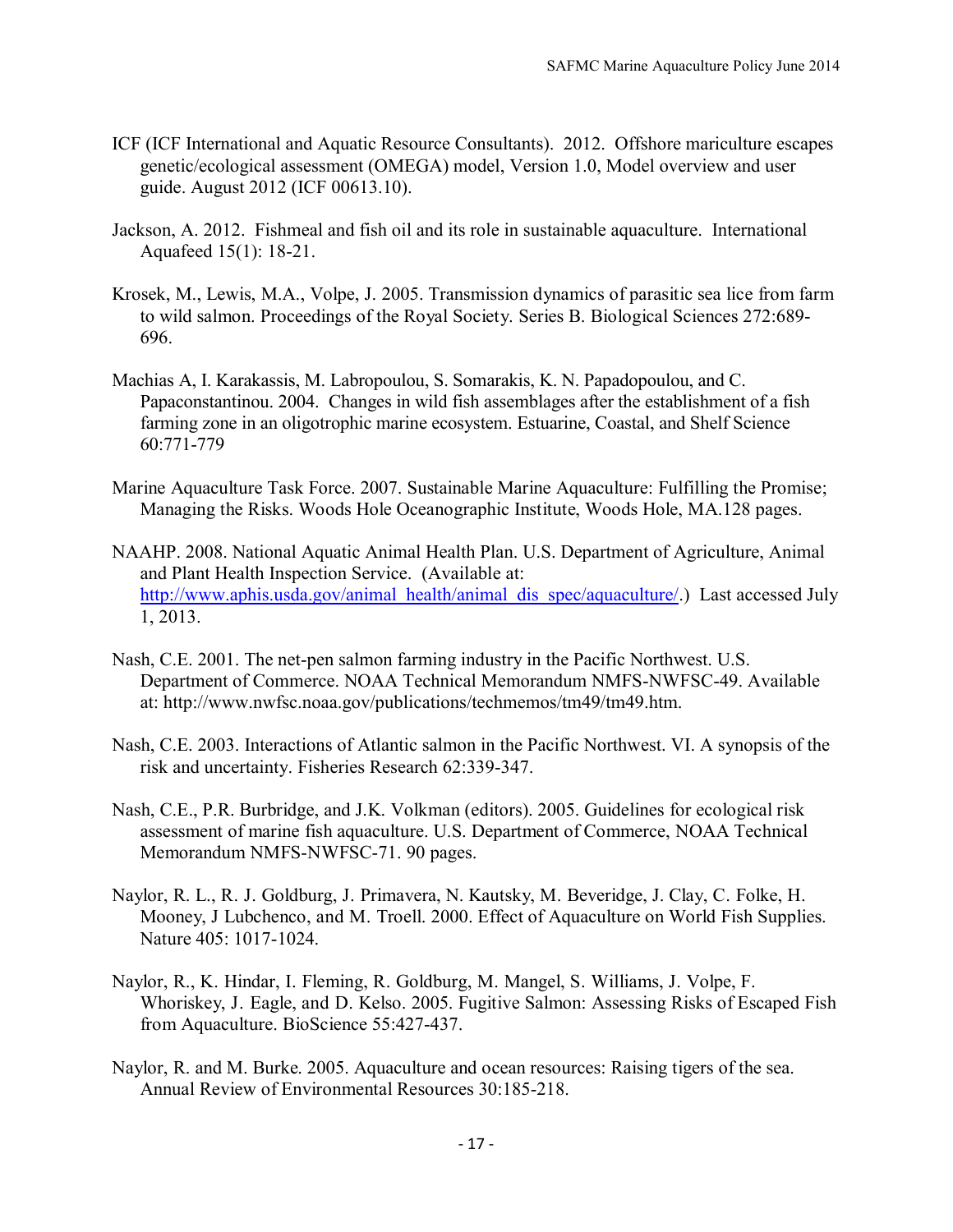- Naylor, R. L. 2006. Environmental safeguards for open-ocean aquaculture. Issues in Science and Technology 1: 53-58.
- OIE. 2003. Aquatic Animal Health Code and Manual of Diagnostic Tests for Aquatic Animals, sixth ed. Office International des Epizooties, Paris. (Available at: [http://www.oie.int/eng/normes/fcode/a\\_summary.htm\)](http://www.oie.int/eng/normes/fcode/a_summary.htm). Last accessed July 1, 2013.
- Olenin, S., D. Minchin, and D. Daunys. 2007. Assessment of biopollution in aquatic ecosystems. Mar. Pollut. Bull. 55:379-394.
- Pauly, D., V. Christensen, S. Guienette, T. J. Pitcher, U. R. Sumaila, C. J. Walters, R. Watson, and D. Zeller. 2002. Towards sustainability in world fisheries. Nature 418:689‐695.
- Price, C. S. and J. A. Morris, Jr. 2013. Marine Cage Culture and the Environment: Twenty-first Century Science Informing a Sustainable Industry. NOAA Technical Memorandum NOS-NCCOS-164. 260 pages.
- Rico, A., K. Satapornvanit, M. M. Haque, J. Min, P. T. Nguyen, T. C. Telfer, and P. J. van den Brink. 2012. Use of chemicals and biological products in Asian aquaculture and their potential environmental risks: a critical review. Reviews in Aquaculture 4(2):75-93.
- Rigos, G., and G.M. Troisi. 2005. Antibacterial agents in mediterranean finfish farming: A synopsis of drug pharmacokinetics in important euryhaline fish species and possible environmental implications. Reviews in Fish Biology and Fisheries 15:53-73.
- RIST (Recovery Implementation Science Team). 2009. Hatchery reform science: A review of some applications of science to hatchery reform issues. Report to NMFS, Northwest Regional Office.
- Rust, M. B., F. T. Barrows, R. W. Hardy, A. Lazur, K. Naughten, and J. Silverstein. 2012. The Future of Aquafeeds: A Report of the NOAA/USDA Alternative Feeds Initiative. NOAA Technical Memorandum NMFS F/SPO-124.
- SAFMC (South Atlantic Fishery Management Council).1998a. Final Habitat Plan for the South Atlantic region: Essential Fish Habitat Requirements for Fishery Management Plans of the South Atlantic Fishery Management Council. South Atlantic Fishery Management Council, Charleston, S.C. 457 pages.
- SAFMC (South Atlantic Fishery Management Council). 1998b. Final Comprehensive Amendment Addressing Essential Fish Habitat in Fishery Management Plans of the South Atlantic Region. Including a Final Environmental Impact Statement /Supplemental Environmental Impact Statement, Initial Regulatory Flexibility Analysis, Regulatory Impact Review, and Social Impact Assessment /Fishery Impact Statement. South Atlantic Fishery Management Council, Charleston, S.C. 136 pages.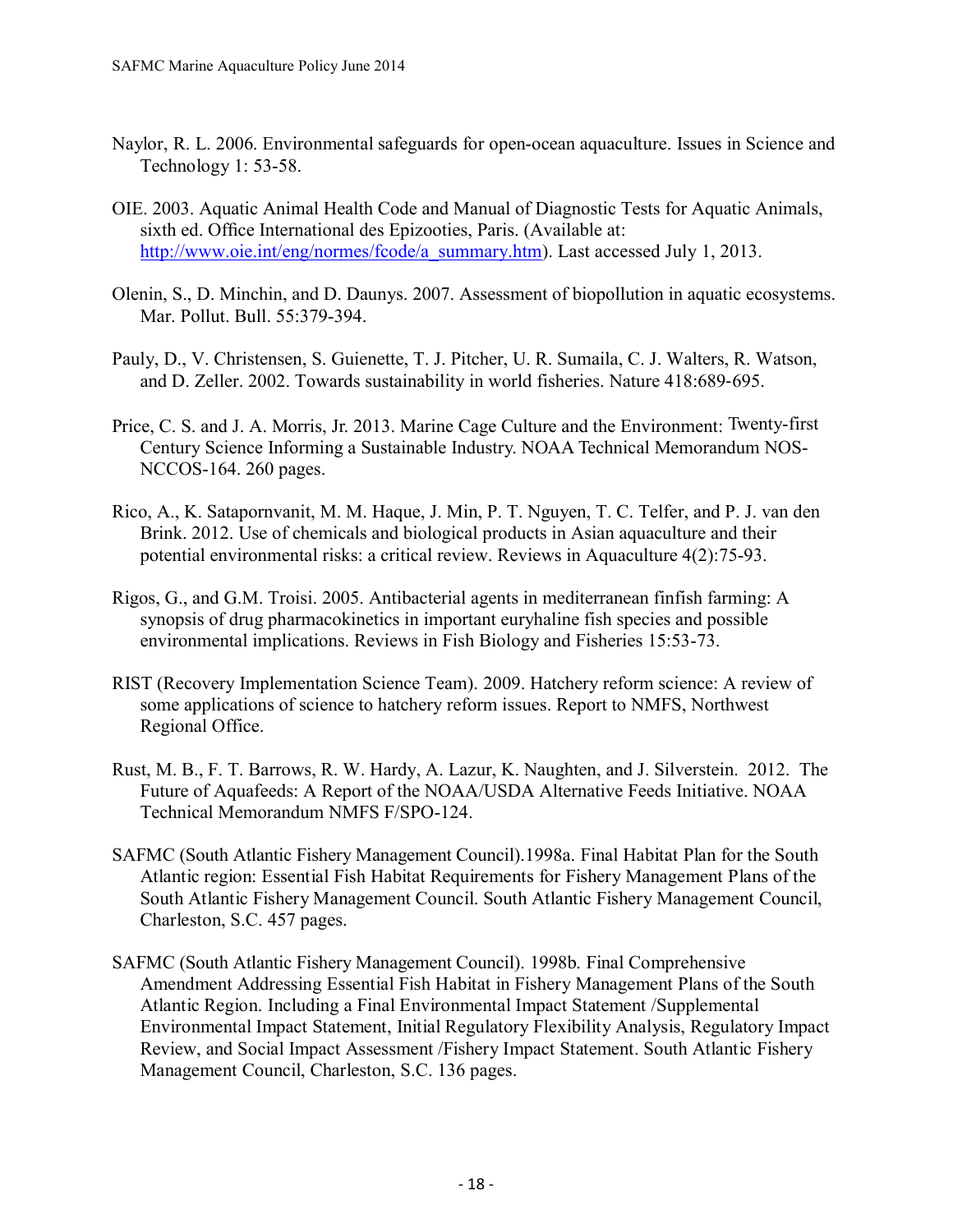- SAFMC (South Atlantic Fishery Management Council). 2009a. Fishery Ecosystem Plan for the South Atlantic Region. South Atlantic Fishery Management Council, 4055 Faber Place, Ste 201, North Charleston, S.C. 29405.
- SAFMC (South Atlantic Fishery Management Council). 2009b. Comprehensive Ecosystem-Based Amendment 1 for the South Atlantic Region. South Atlantic Fishery Management Council, 4055 Faber Place Drive, Suite 201; North Charleston, SC 29405.
- SAFMC (South Atlantic Fishery Management Council). 2011. Comprehensive Ecosystem-Based Amendment 2 for the South Atlantic Region. South Atlantic Fishery Management Council, 4055 Faber Place Drive, Suite 201; North Charleston, SC 29405.
- Scott, R.J. 2004. Environmental fate and effect of chemicals associated with Canadian freshwater aquaculture. Canadian Technical Report of Fisheries and Aquatic Sciences 2450:67-117.
- Soniat, T. M., E. E. Hofmann, J. M. Klinck, and E. N. Powell. 2009. Differential modulation of eastern oyster (*Crassostrea virginica*) disease parasites by the El-Niño-Southern Oscillation and the North Atlantic Oscillation. International Journal of Earth Sciences 98(1): 99-114.
- Stickney, R., B. Costa-Pierce, D. Baltz, M. Drawbridge, C. Grimes, S. Phillips, and D. Swann. 2006. Toward sustainable open ocean aquaculture in the United States. Fisheries 31: 607- 610.
- Tacon, A. G. J. and M. Metian. 2008. Global overview on the use of fish meal and fish oil in industrially compounded aquafeeds: trends and future prospects. Aquaculture 285:146‐158.
- Tacon, A. G. J. and M. Metian. 2009. Fishing for feed or fishing for food: Increasing global competition for small pelagic forage fish. Ambio 38(6):294-302.
- Tacon, A. G. J., Hasan, M. R., and Metian, M. 2011. Demand and supply of feed ingredients for farmed fish and crustaceans -Trends and prospects. FAO Fisheries and Aquaculture Technical Paper, FAO Vol. 564. 87 pages.
- Tucker, C. S. and J. A. Hargreaves, eds. 2008. Environmental Best management Practices for Aquaculture. Blackwell Publishing Ltd., Ames, IA, USA. 592 pages.
- U.S. Department of Agriculture. 2006. Census of Aquaculture (2005). 2002 Census of Agriculture. Volume 3, Special Studies. Part 2. AC-02-SP-2.
- Wang, X., L. M. Olsen, K. I. Reitan, and Y. Olsen. 2012. Discharge of nutrient wastes from salmon farms: environmental effects, and potential for integrated multi-trophic aquaculture. Aquaculture Environment Interactions 2(3):267-283.
- Waples, R. S., K. Hindar, and J. J. Hard. 2012. Genetic risks associated with marine aquaculture. NOAA Technical Memorandum NMFS-NWFSC-119.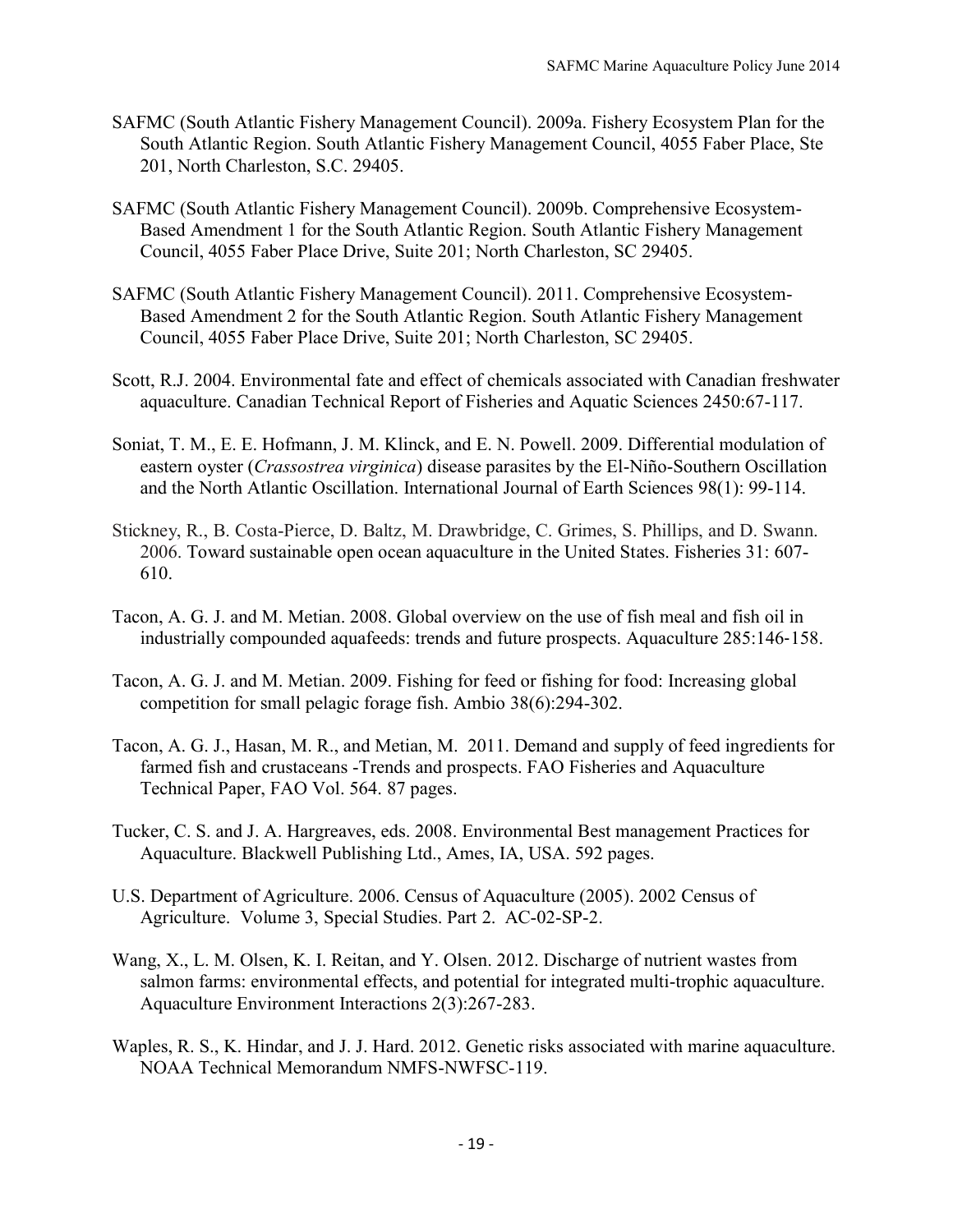Wilcove D. S., D. Rothstein, J. Bubow, A. Phillips, and E. Losos. 1998. Quantifying threats to imperiled species in the United States. BioScience 48(8): 607-615.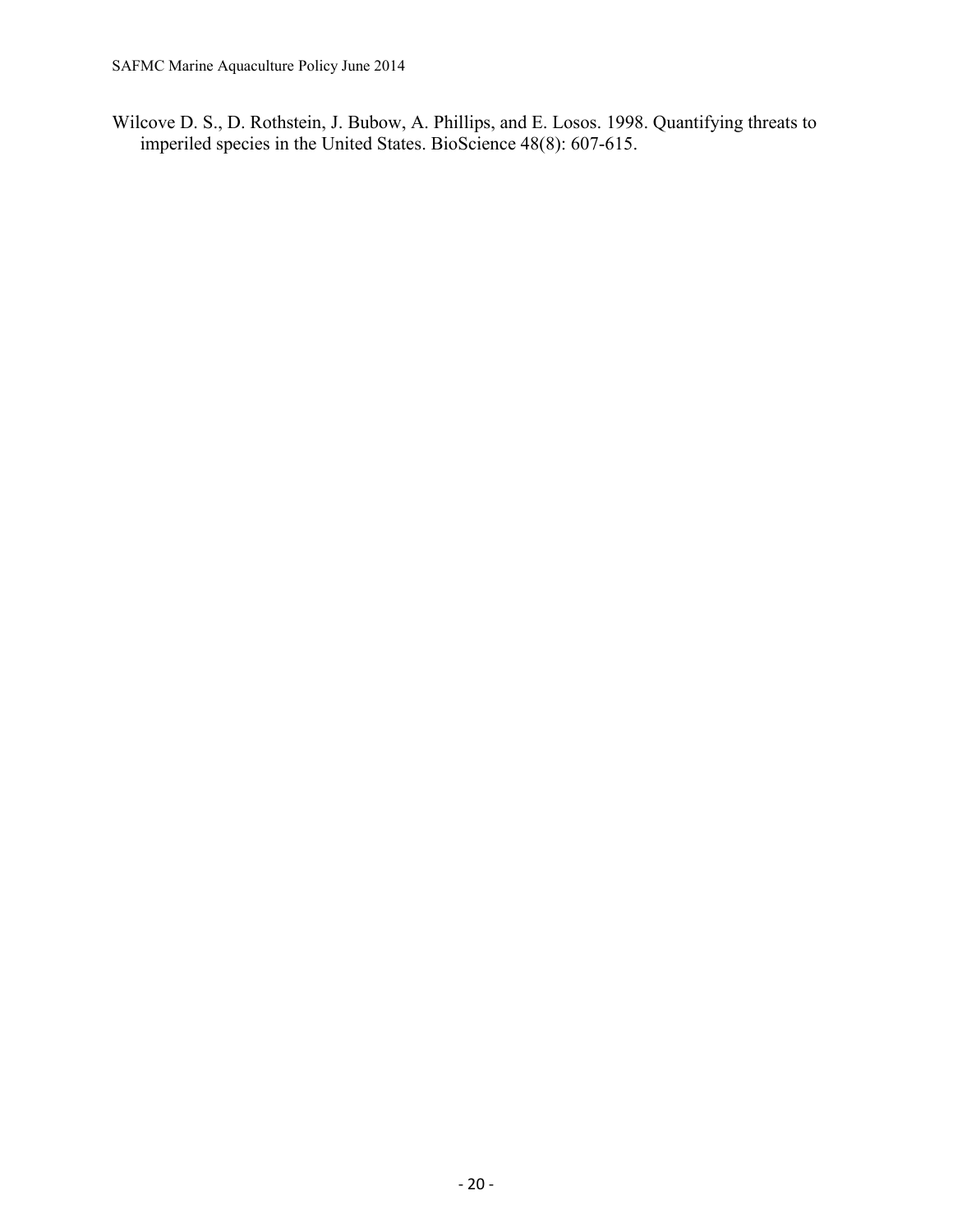# **Appendix A.**

### **List of Potentially Affected Species Currently Identified by SAFMC and their EFH in the South Atlantic**

Sections of South Atlantic waters potentially affected by these projects, both individually and collectively, have been identified as EFH or EFH-HAPC by the SAFMC. Potentially affected species and their EFH under federal management include (SAFMC, 1998b):

- a) Summer flounder (various nearshore waters; certain offshore waters);
- b) Bluefish (various nearshore waters);
- c) Many snapper and grouper species (live hardbottom from shore to 600 feet, and for estuarine-dependent species (*e.g.*, gag grouper and gray snapper) – unconsolidated bottoms and live hardbottoms to the 100 foot contour);
- d) Black sea bass (various nearshore waters, including unconsolidated bottom and live hardbottom to 100 feet, and hardbottoms to 600 feet);
- e) Penaeid shrimp (offshore habitats used for spawning and growth to maturity, and waters connecting to inshore nursery areas);
- f) Coastal migratory pelagics (*e.g.*, king mackerel, Spanish mackerel; sandy shoals of capes and bars, barrier island ocean-side waters from the surf zone to the shelf break inshore of the Gulf Stream);
- g) Corals of various types and associated organisms (on hard substrates in shallow, midshelf, and deep water);
- h) Muddy, silt bottoms from the subtidal to the shelf break, deep water corals and associated communities;
- i) Areas identified as EFH for Highly Migratory Species managed by the Secretary of Commerce (*e.g.*, for sharks this includes inlets and nearshore waters, including pupping and nursery grounds), and
- j) Federal or state protected species.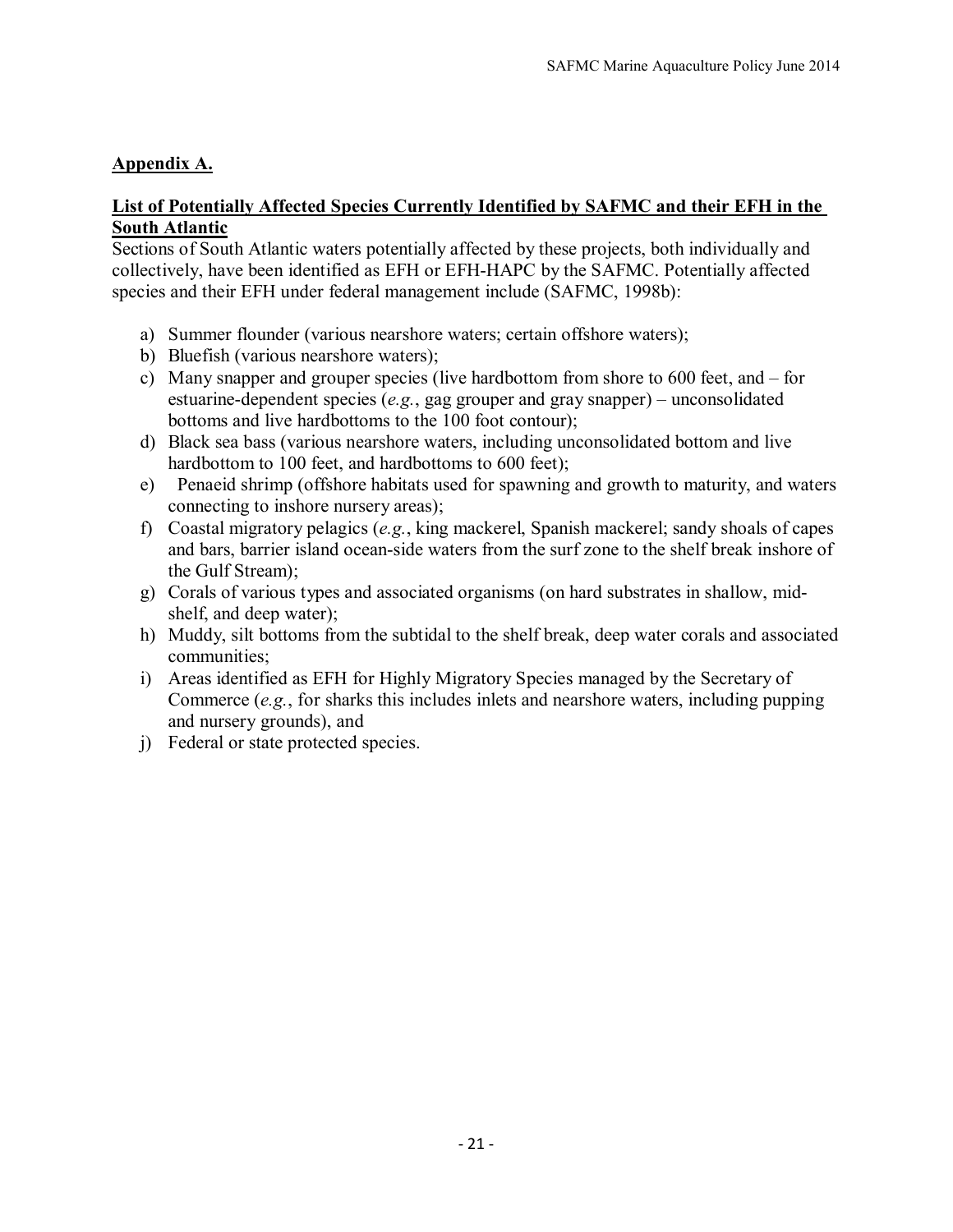# **Appendix B.**

### **List of Potentially Affected Habitats Currently Identified by the SAFMC**

Many of the habitats potentially affected by these activities have been identified as EFH- HAPCs by the SAFMC. Each habitat and FMP is provided as follows:

- a) All hardbottom areas (SAFMC snapper grouper);
- b) Nearshore spawning and nursery sites (SAFMC penaeid shrimps);
- c) Benthic Sargassum (SAFMC snapper grouper);
- d) From shore to the ends of the sandy shoals of Cape Lookout, Cape Fear, and Cape Hatteras, North Carolina; Hurl Rocks, South Carolina; and Phragmatopoma (worm reefs) reefs off the central coast of Florida and near shore hardbottom south of Cape Canaveral (SAFMC coastal migratory pelagics);
- e) Hurl Rocks (South Carolina); the Phragmatopoma (worm reefs) off central east coast of Florida; nearshore (0-4 meters; 0-12 feet) hardbottom off the east coast of Florida from Cape Canaveral to Broward County; offshore (5-30 meters; 15-90 feet) hardbottom off the east coast of Florida from Palm Beach County to Fowey Rocks; Biscayne Bay, Florida; Biscayne National Park, Florida; and the Florida Keys National Marine Sanctuary (SAFMC coral, coral reefs and live hardbottom Habitat);
- f) EFH-HAPCs designated for HMS species (e.g., sharks) in the South Atlantic region (NMFS Highly Migratory Species);
- g) Oculina Bank HAPC and proposed deepwater coral HAPCs (SAFMC coral, coral reefs, and live hardbottom habitat), and
- h) HAPCs for diadromous species adopted by the Atlantic States Marine Fisheries Commission (ASMFC).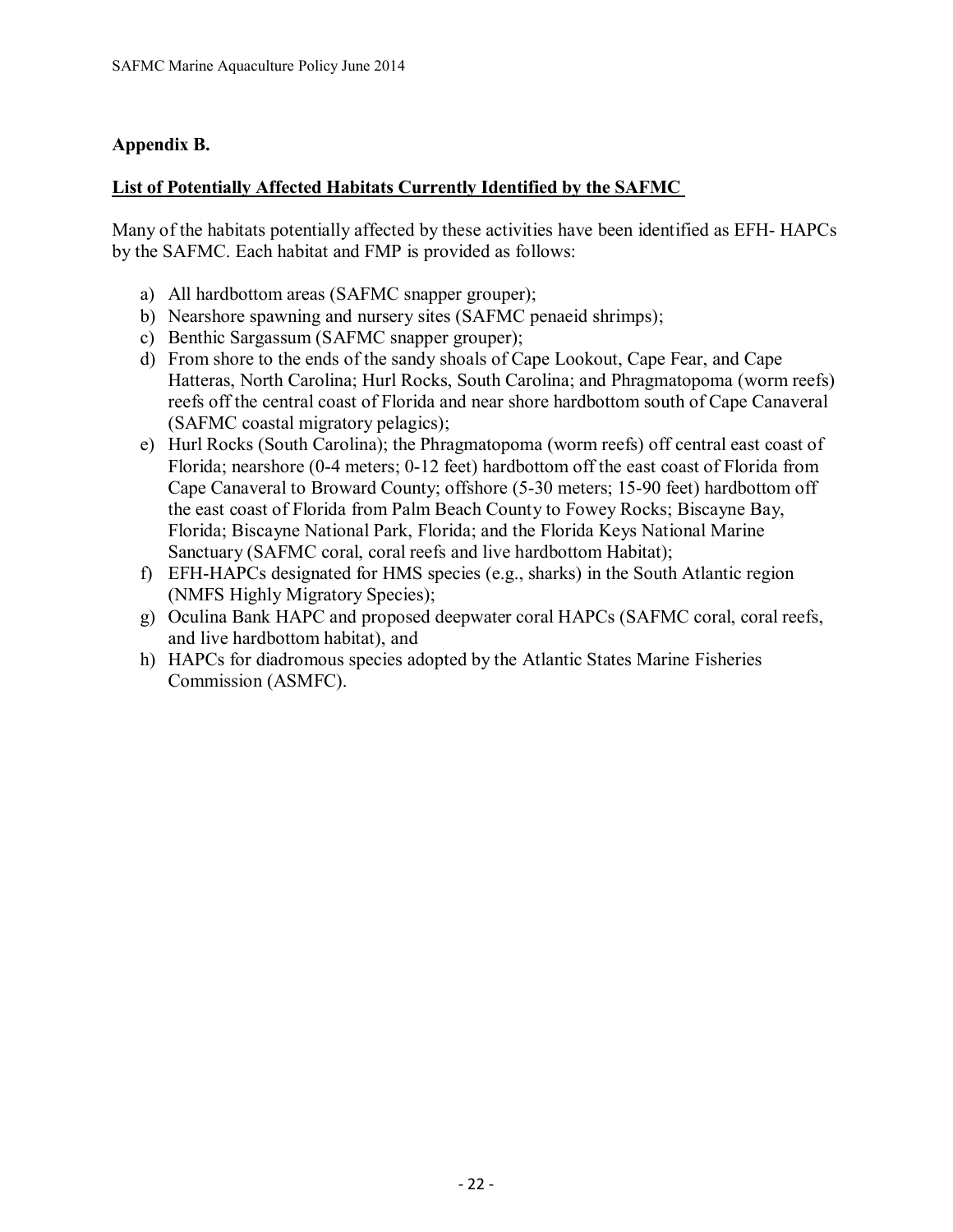# **Appendix C.**

# **Regulation of Drugs, Biologics, and Other Chemicals**

Several federal agencies are involved in regulating drugs, biologics, and chemicals used in aquaculture. Each federal agency has specific, congressionally mandated responsibilities to regulate the products under their jurisdictions. In the case of aquaculture, there is some overlap between these federal agencies, as well as with state and local regulatory bodies.

The U.S. Food and Drug Administration (FDA) regulates the use of animal drugs and animal feed in aquaculture, ensuring their safety and efficacy. The FDA is responsible for ensuring that drugs used in food-producing animals, including cultured seafood, are safe and effective and that foods derived from treated animals are free from potentially harmful drug residues.

The EPA regulates disinfectants, sanitizers, and aquatic treatments used solely for control of algae, biofilm or pest control (excluding pathogens in or on fish). As authorized by the Clean Water Act, EPA also administers NPDES permits, which regulates discharge of pollutants that include drugs and chemicals from aquaculture operations into U.S. waters.

The USDA Animal and Plant Health Inspection Service (APHIS) regulates all veterinary biologics, including vaccines, bacterins, antisera, diagnostic kits, and other products of biological origin. APHIS is responsible for testing, licensing, and monitoring of vaccines used in aquaculture. They insure that all veterinary biologics used for diagnosis, prevention, and treatment of aquatic diseases are pure, safe, potent, and effective.

The Federal Food, Drug, and Cosmetic Act (FFDCA) defines the term "drug" broadly to include articles intended for use in the diagnosis, cure, mitigation, and treatment or prevention of disease. In aquaculture, this includes compounds such as antibiotics, sedatives and anesthetics, gender manipulators, and spawning aids. Common household compounds are also considered drugs (*e.g.*, hydrogen peroxide, salt, ice). These products cannot be used on aquatic species unless they have been approved by FDA for the intended purpose.

- Disinfectants are compounds, which have antimicrobial properties that are generally applied to equipment and structures and are not intended to have a therapeutic effect on cultured animals.
- Pesticides are not widely used in aquaculture; however, herbicides can be an important part of aquatic weed management in pond production.
- Biologics include a range of products of biologic origin used in the diagnosis, prevention, and treatment of diseases. In aquaculture, the most commonly used biologics are vaccines used to immunize animals and prevent infections from occurring.

It is illegal to use (1) unapproved drugs for any purpose or (2) approved drugs in a manner other than that specified on the product label unless the drugs are being used under the strict conditions of an investigational new animal drug (INAD) exemption or an extra-label prescription issued by a licensed veterinarian. Some aquaculture producers may use drugs that are not approved for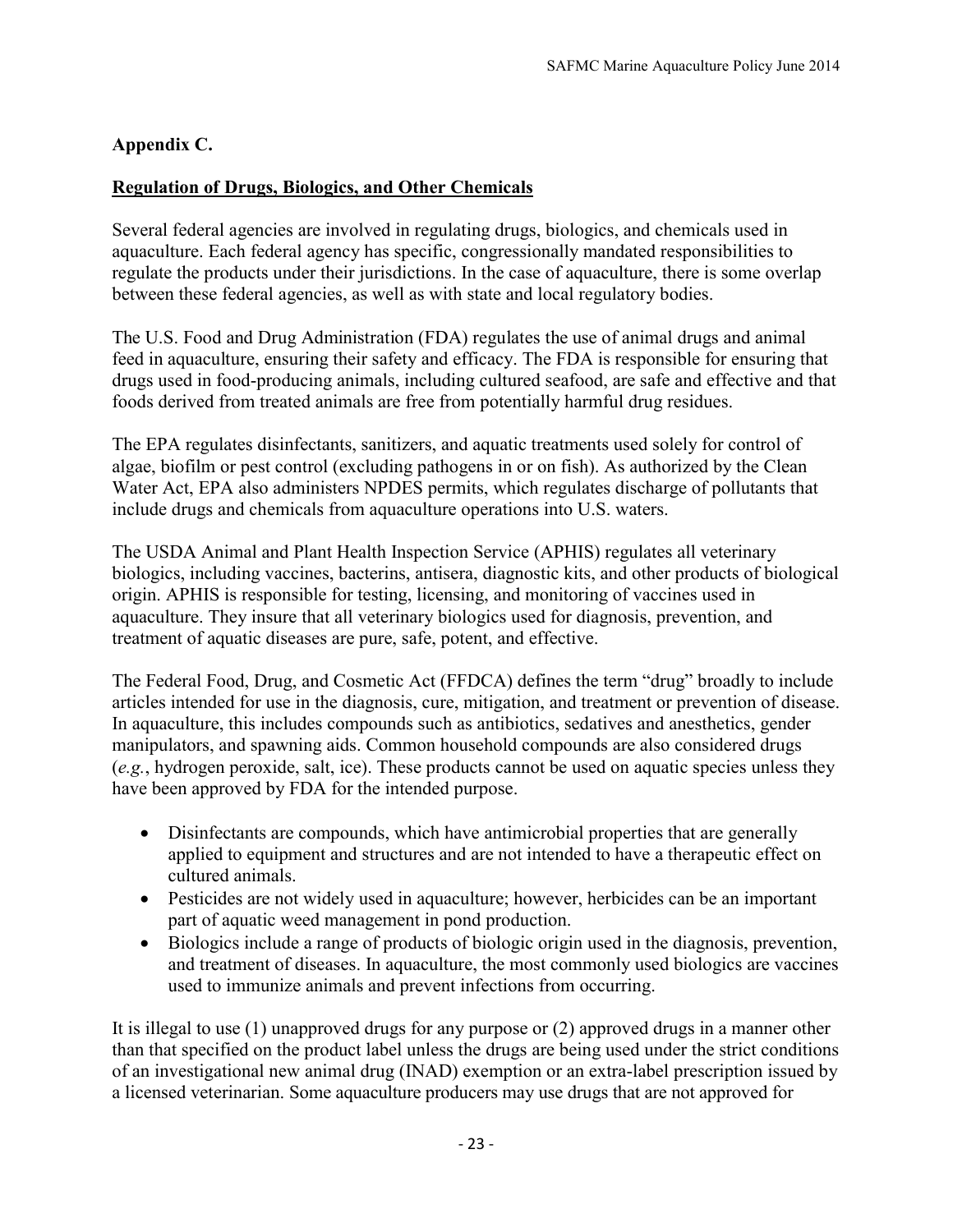aquaculture, but considered to be of low regulatory priority (LRP) for purposes of enforcement. Examples include acetic acid, carbon dioxide, sodium bicarbonate, sodium chloride, and ice.

For more information visit:

# **1. US FDA Animal and Veterinary Drugs for Aquaculture**

[http://www.fda.gov/AnimalVeterinary/DevelopmentApprovalProcess/Aquaculture/ucm132954.h](http://www.fda.gov/AnimalVeterinary/DevelopmentApprovalProcess/Aquaculture/ucm132954.htm) [tm](http://www.fda.gov/AnimalVeterinary/DevelopmentApprovalProcess/Aquaculture/ucm132954.htm)

# **2. A Quick Reference Guide to: Approved Drugs for Use in Aquaculture**

[http://www.fda.gov/downloads/AnimalVeterinary/ResourcesforYou/AnimalHealthLiteracy/UC](http://www.fda.gov/downloads/AnimalVeterinary/ResourcesforYou/AnimalHealthLiteracy/UCM109808.pdf) [M109808.pdf](http://www.fda.gov/downloads/AnimalVeterinary/ResourcesforYou/AnimalHealthLiteracy/UCM109808.pdf)

# **3. Guide to Using Drugs, Biologics, and Other Chemicals in Aquaculture**

[http://www.fws.gov/fisheries/aadap/AFS-FCS%20documents/GUIDE\\_OCT\\_2011.pdf](http://www.fws.gov/fisheries/aadap/AFS-FCS%20documents/GUIDE_OCT_2011.pdf)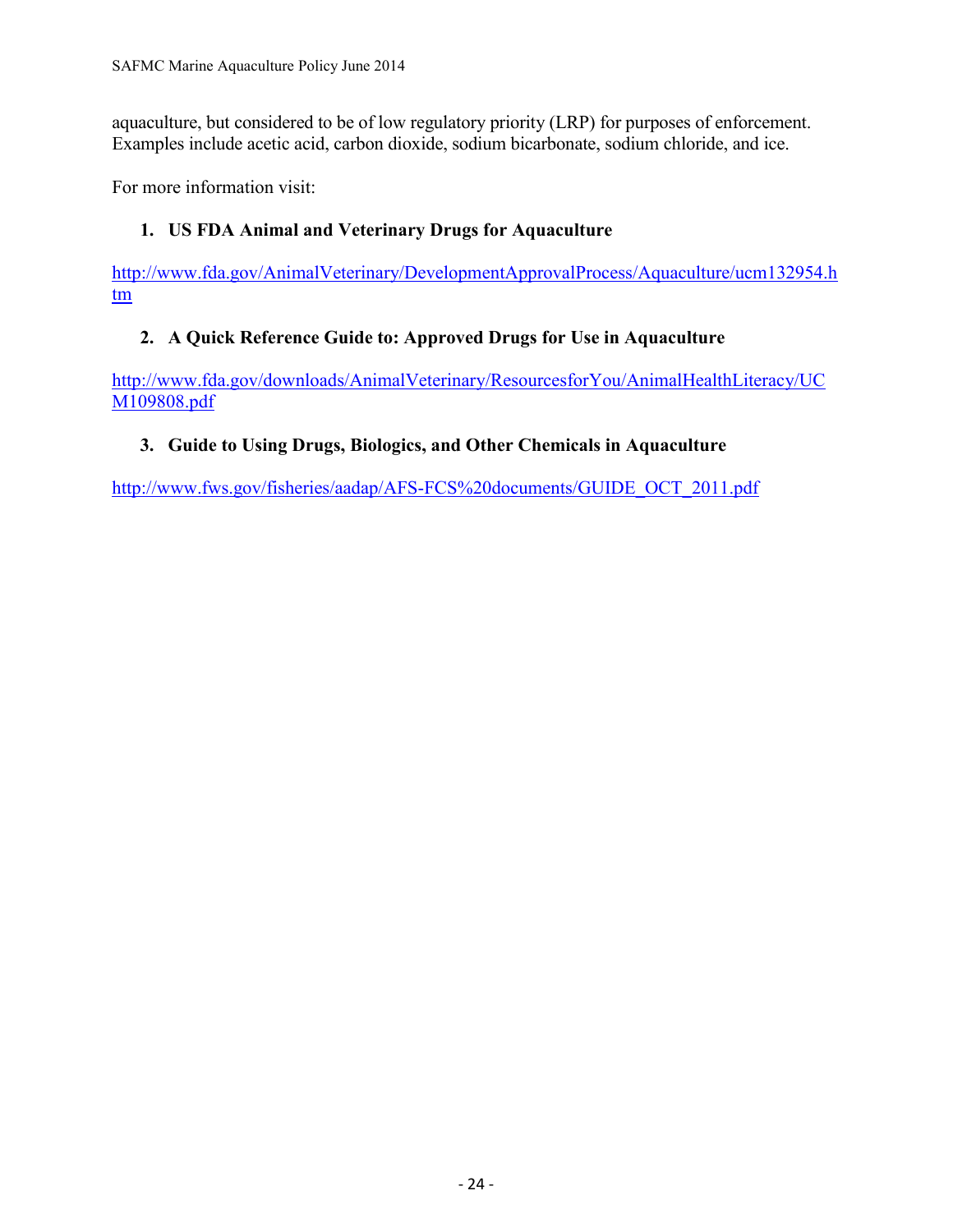| Table 1. Approved and conditionally approved drugs for use in marine aquaculture. |                                                        |                                                                                                                                                                                                                                                         |  |  |
|-----------------------------------------------------------------------------------|--------------------------------------------------------|---------------------------------------------------------------------------------------------------------------------------------------------------------------------------------------------------------------------------------------------------------|--|--|
| <b>Active Ingredient</b>                                                          | <b>Tradename</b>                                       | Indication(s)                                                                                                                                                                                                                                           |  |  |
| Chorionic<br>gonadotropin                                                         | $Chorulon\mathbb{R}$                                   | Aid to improve spawning function in broodstock                                                                                                                                                                                                          |  |  |
| Formalin                                                                          | Parasite-S®, Formalin-F®,<br>Formacide-B®, Paracide-F® | Control of fungi and external parasites in all finfish and penaeid shrimp                                                                                                                                                                               |  |  |
| Oxytetracycline<br>hydrochloride                                                  | Pennox <sup>®</sup> 343, Tetroxy <sup>®</sup>          | Mark skeletal tissues for tagging finfish                                                                                                                                                                                                               |  |  |
| Oxytetracycline<br>dihydrate                                                      | Terramycin <sup>®</sup> 200                            | Broad spectrum antibiotic to control ulcer disease, furunculosis, bacterial<br>hemorrhagic septicemia, enteric redmouth, pseudomonas disease, and<br>other gram negative systemic bacteria in marine fish, Mark skeletal tissues<br>for tagging finfish |  |  |
| Tricaine<br>methanesulfonate                                                      | Finquel <sup>®</sup> , Tricaine-S <sup>®</sup>         | Anesthesia and immobilization of finfish and other aquatic poikilotherms                                                                                                                                                                                |  |  |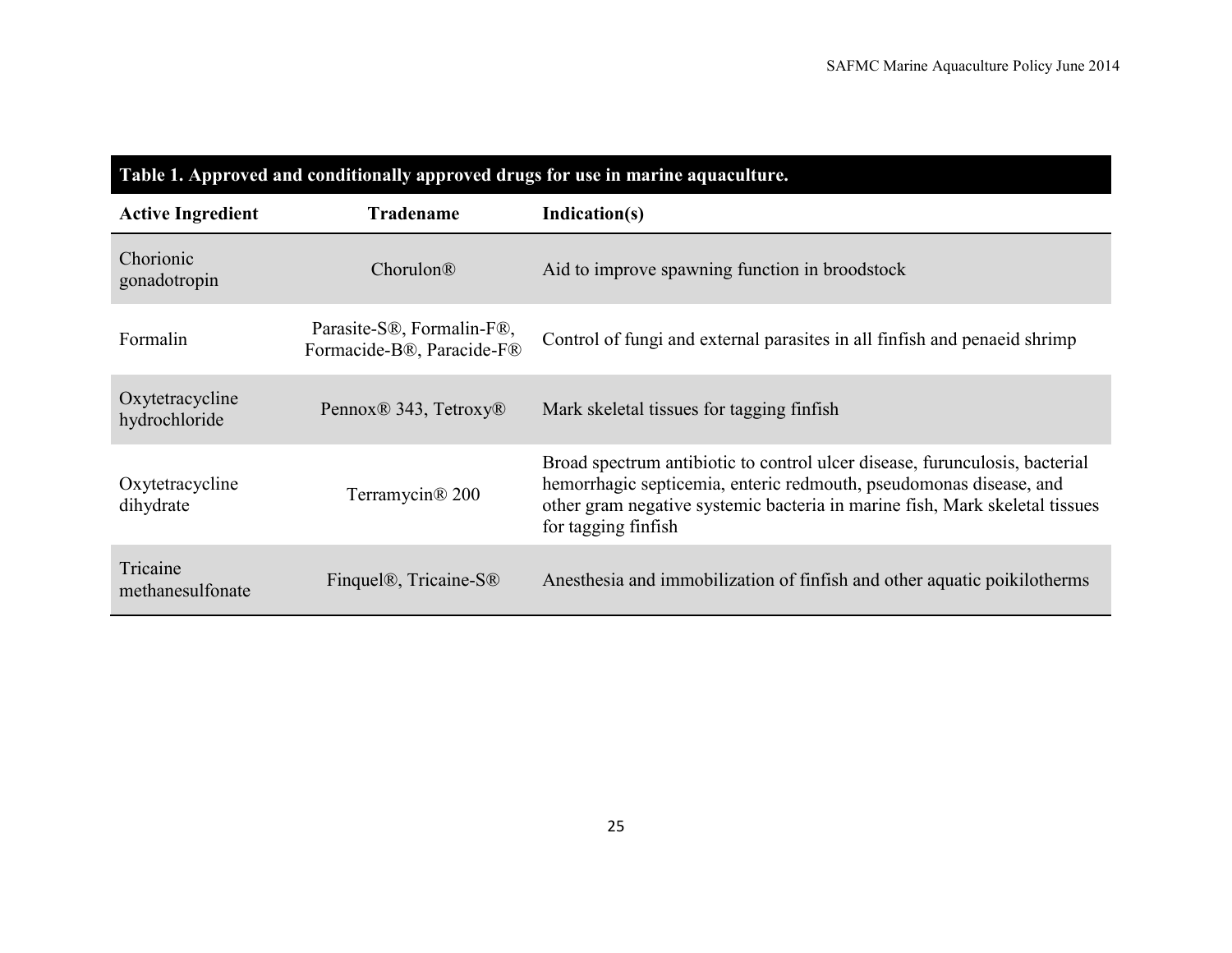| <b>Active Ingredient</b> | Indication(s)                                                                                                                      |  |
|--------------------------|------------------------------------------------------------------------------------------------------------------------------------|--|
| Acetic acid              | Parasiticide for finfish                                                                                                           |  |
| Calcium chloride         | Used to aid in egg hardening, Used to aid in maintaining<br>osmotic balance during holding and transport of aquatic<br>animals     |  |
| Calcium oxide            | External protozoacide for finfish                                                                                                  |  |
| Carbon dioxide gas       | Anesthesia and immobilization of finfish and other aquatic<br>poikilotherms                                                        |  |
| <b>Fuller's Earth</b>    | Use to reduce the adhesiveness of fish eggs                                                                                        |  |
| Garlic (whole form)      | Use to control heminth and sea lice infestations of marine<br>finfish                                                              |  |
| Ice                      | Use to reduce the metabolic rate of aquatic poikilotherms<br>during transport                                                      |  |
| Magnesium sufate         | Used to treat external parasites (monogenic trematodes and<br>crustaceans) in finfish                                              |  |
| Onion (whole form)       | Used to treat external parasites (sea lice and other<br>crustaceans) in finfish                                                    |  |
| Papain                   | Used to reduce the adhesiveness of fish eggs                                                                                       |  |
| Potassium chloride       | Used to aid in maintaining osmotic balance during holding<br>and transport of aquatic animals                                      |  |
| Providone iodine         | Used to disinfect fish eggs                                                                                                        |  |
| Sodium bicarbonate       | Used to introduce carbon dioxide into water for<br>anesthetizing aquatic animals                                                   |  |
| Sodium chloride (salt)   | Used to aid in maintaining osmotic balance during holding<br>and transport of aquatic animals; Parasiticide for aquatic<br>animals |  |
| Sodium sulfite           | Used to reduce the adhesiveness of fish eggs                                                                                       |  |
| Thiamine hydrochloride   | Used to prevent or treat thiamine deficeincy in finfish                                                                            |  |
| Urea and tannic acid     | Used to reduce the adhesiveness of fish eggs                                                                                       |  |

# **Table 2. Low regulatory priority aquaculture drugs for use in marine aquaculture.**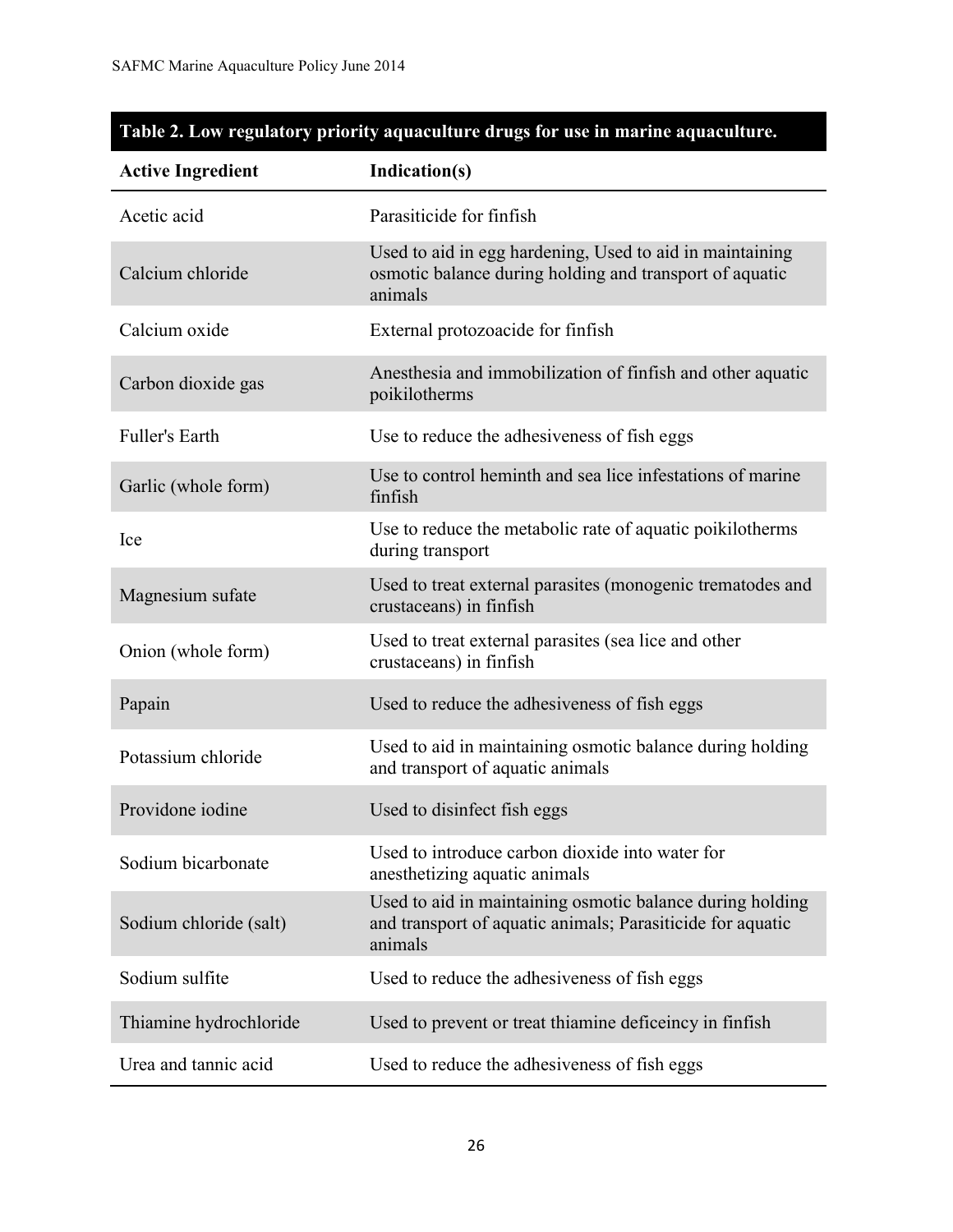# **Table 3. Investigational new animal drug exemptions for use in marine aquaculture. Permits held by the U.S. Fish and Wildlife Service as part of the National INAD Program.**

| <b>Active Ingredient</b>                                     | <b>Tradename</b>            | Indication(s)                                                                                                                                                                                                                                           |
|--------------------------------------------------------------|-----------------------------|---------------------------------------------------------------------------------------------------------------------------------------------------------------------------------------------------------------------------------------------------------|
| Common carp<br>pituitary                                     |                             | Aid to improve spawning function in broodstock                                                                                                                                                                                                          |
| Catfish pituitary                                            |                             | Aid to improve spawning function in broodstock                                                                                                                                                                                                          |
| Chloromine-T                                                 | Halamid®, Actamide®         | Control of bacterial gill disease and external flavobacteriosis in certain<br>species of marine finfish                                                                                                                                                 |
| Florfenicol                                                  | Aquaflor <sup>®</sup>       | Broad spectrum antibiotic to control ulcer disease, furunculosis, bacterial<br>hemorrhagic septicemia, and pseudomonas disease in marine aquatic<br>animals                                                                                             |
| Hydrogen peroxide                                            | Perox-Aid®                  | Use to treat external parasites in marine finfish                                                                                                                                                                                                       |
| Luteinizing hormone<br>releasing hormone<br>analogue (LHRHa) |                             | Aid to improve spawning function in broodstock                                                                                                                                                                                                          |
| Oxytetracycline<br>hydrochloride                             | Pennox <sup>®</sup> 343     | Broad spectrum antibiotic to control ulcer disease, furunculosis, bacterial<br>hemorrhagic septicemia, enteric redmouth, pseudomonas disease, and<br>other gram negative systemic bacteria in marine fish, Mark skeletal tissues<br>for tagging finfish |
| Oxytetracycline<br>dihydrate                                 | Terramycin <sup>®</sup> 200 | Broad spectrum antibiotic to control ulcer disease, furunculosis, bacterial<br>hemorrhagic septicemia, enteric redmouth, pseudomonas disease, and<br>other gram negative systemic bacteria in marine fish, Mark skeletal tissues<br>for tagging finfish |
| Calcein                                                      | Se-Mark®                    | Mark skeletal tissues for tagging finfish                                                                                                                                                                                                               |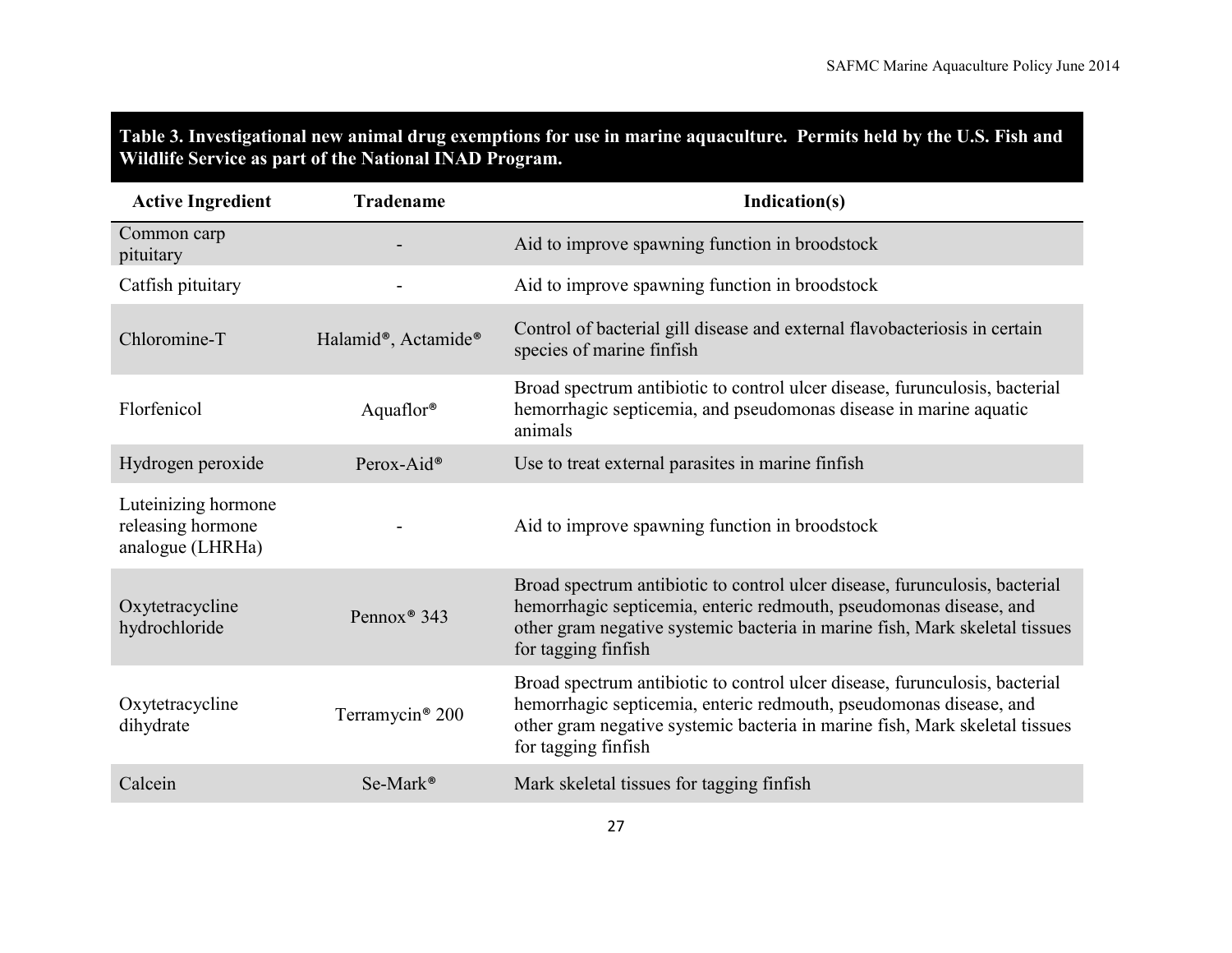# **Table 3 continued. Investigational new animal drug exemptions for use in marine aquaculture. Permits held by the U.S. Fish and Wildlife Service as part of the National INAD Program.**

| <b>Active Ingredient</b>                                      | <b>Tradename</b>                             | Indication(s)                                                                         |
|---------------------------------------------------------------|----------------------------------------------|---------------------------------------------------------------------------------------|
| Salmon ganadotropin<br>releasing hormone<br>analogue (sGnRHa) | Ovaprim <sup>®</sup> , Ovaplant <sup>®</sup> | Aid to improve spawning function in broodstock                                        |
| Benzocaine                                                    | Benzoak <sup>®</sup>                         | An esthesia and immobilization of finfish and other aquatic poikilotherms             |
| Eugenol                                                       | Aqui- $S^{\circledast}$ 20E                  | An esthesia and immobilization of finfish and other aquatic poikilotherms             |
| Emamectin benzoate                                            | $Slice^{\circledast}$                        | Use to control sea lice and other external parasite infestations of marine<br>finfish |
| Methyl testosterone                                           |                                              | Use to produce populations comprising over 90% phenotypically male<br>finfish         |